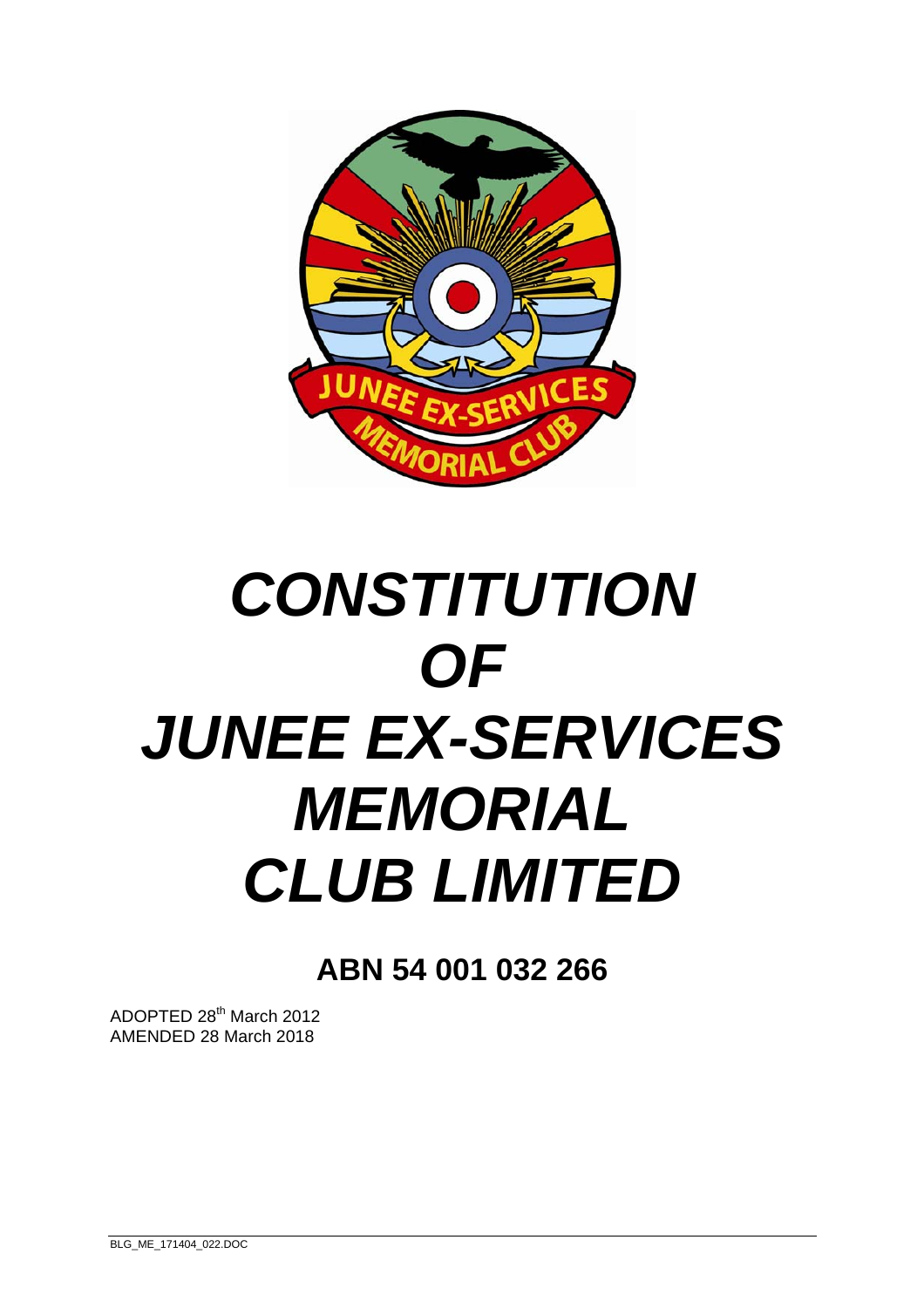# **Constitution**

#### **INDEX**

# PAGE NO.

| 1.  |                                                                |  |
|-----|----------------------------------------------------------------|--|
| 2.  |                                                                |  |
| 3.  |                                                                |  |
| 4.  |                                                                |  |
| 5.  |                                                                |  |
| 6.  |                                                                |  |
| 7.  |                                                                |  |
|     |                                                                |  |
| 8.  |                                                                |  |
| 9.  |                                                                |  |
| 10. |                                                                |  |
| 11. |                                                                |  |
| 12. |                                                                |  |
| 13. |                                                                |  |
| 14. |                                                                |  |
| 15. | JOINING FEES AND ANNUAL SUBSCRIPTIONS, UNFINANCIAL MEMBERS AND |  |
|     |                                                                |  |
| 16. |                                                                |  |
| 17. |                                                                |  |
| 18. |                                                                |  |
| 19. |                                                                |  |
| 20. | REMOVAL OF PERSONS FROM THE PREMISES OF THE CLUB 17            |  |
|     |                                                                |  |
| 21. |                                                                |  |
| 22. |                                                                |  |
| 23. |                                                                |  |
| 24. |                                                                |  |
| 25. |                                                                |  |
| 26. |                                                                |  |
| 27. |                                                                |  |
| 28. |                                                                |  |
| 29. |                                                                |  |
| 30. |                                                                |  |
| 31. |                                                                |  |
| 32. |                                                                |  |
| 33. |                                                                |  |
| 34. |                                                                |  |
| 35. |                                                                |  |
| 36. |                                                                |  |
|     |                                                                |  |
| 37. |                                                                |  |
| 38. |                                                                |  |
| 39. |                                                                |  |
| 40. |                                                                |  |
| 41. |                                                                |  |
| 42. |                                                                |  |
| 43. |                                                                |  |
| 44. |                                                                |  |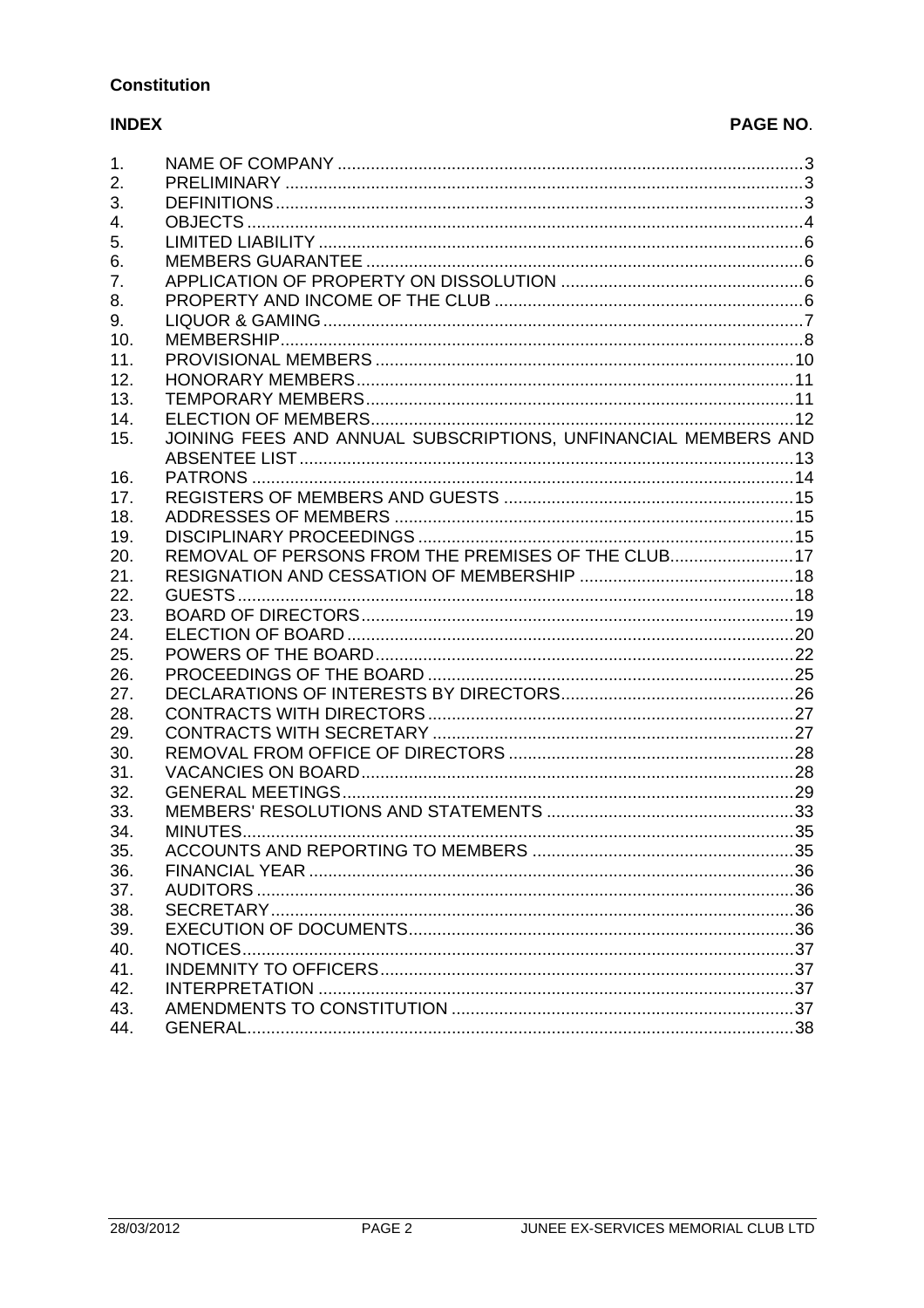#### **CONSTITUTION**

#### 1. **NAME OF COMPANY**

1.1 The name of the company is Junee Ex-Services Memorial Club Limited.

#### 2. **PRELIMINARY**

- 2.1 The Company shall be a non-proprietary company.
- 2.2 The Company is established for the purposes set out in this Constitution.
- 2.3 Pursuant to Section 135(2) of the Act all replaceable rules referred to in the Act are hereby displaced or modified as provided in this Constitution.
- 2.4 A copy of the Constitution of the Club shall be supplied to a member on request being made to the Secretary of the Club, and if demanded by the Secretary from that member, on payment of any fee that may be prescribed by the Act.

#### 3. **DEFINITIONS**

- 3.1 In this Constitution unless there be something in the subject or context inconsistent therewith:
	- (a) "**The Act"** means the Corporations Act 2001. Any reference to a provision of the Corporations Act includes a reference to the same or similar provision in any legislation replacing, amending or modifying the Corporations Act however that provision may be amended in that legislation.
	- (b) **"Australian Defence Force"** has the meaning assigned thereto by the Registered Clubs Act.
	- (c) **"The Board"** means the members for the time being of the Board of Directors of the Club constituted in accordance with this Constitution.
	- (d) **"By-Laws"** shall mean the By-laws made in accordance with this Constitution.
	- (e) **"The Club"** means Junee Ex-Services Memorial Club Limited ABN 54 001 032 266.
	- (f) **"Club Notice Board"** means a board designated as such and located in a conspicuous place within the Club premises on which notices for the information of members are posted.
	- (g) **"Constitution"** means this Constitution.
	- (h) **"Full member"** means any person who is in one of the categories of membership referred to in Rule 10.3(a).
	- (i) **"Gaming Machines Act"** means the Gaming Machines Act 2001, Any reference to a provision of the Gaming Machines Act includes a reference to the same or similar provision in any legislation replacing, amending or modifying the Gaming Machines Act however that provision may be amended in that legislation.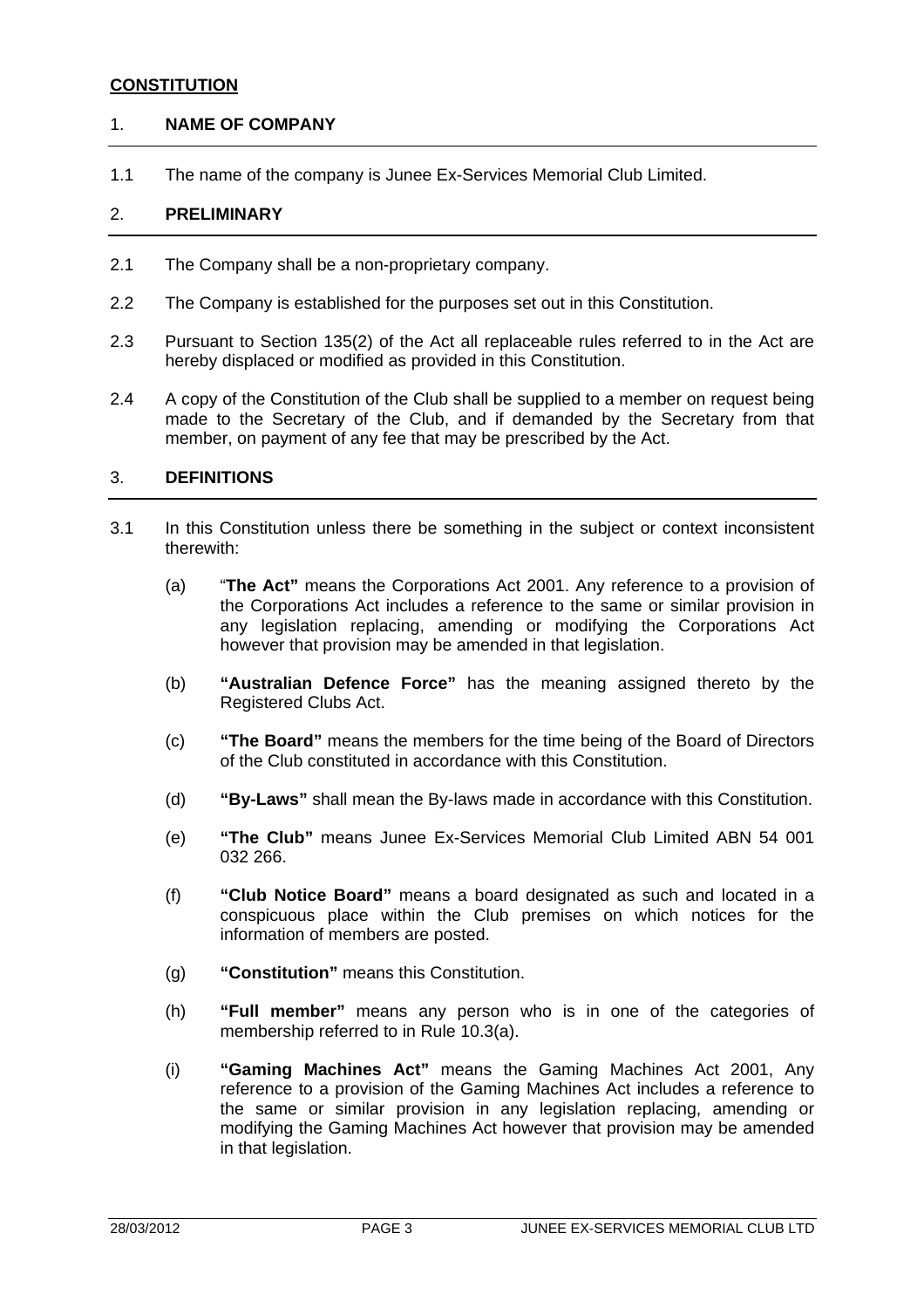- (j) "**Liquor Act**" means the Liquor Act 2007 and any regulation made under the Liquor Act 2007. Any reference to a provision of the Liquor Act includes a reference to the same or similar provision in any legislation replacing, amending or modifying the Liquor Act however that provision may be amended in that legislation.
- (k) **"Month"** except where otherwise provided in this Constitution means calendar month.
- (l) **"The Office"** means the registered office for the time being of the Club.
- (m) **"Registered Clubs Act"** means the Registered Clubs Act 1976. Any reference to a provision of the Registered Clubs Act includes a reference to the same or similar provision in any legislation replacing, amending or modifying the Registered Clubs Act however that provision may be amended in that legislation.
- (n) **"Rules"** means the rules comprising this Constitution.
- (o) **"Secretary"** includes Acting Secretary, Honorary Secretary, Acting Honorary Secretary, Secretary Manager, General Manager, Chief Executive Officer or any other title attributed to the person who is the Secretary of the Club for the purpose of the Registered Clubs Act.
- (p) **"Special Resolution"** has the meaning assigned thereto by the Act.
- (q) **"Sub club"** means any social, recreational or sporting club, incorporated or otherwise, that pursuant to a resolution of the Board under Rule 25.10 is or has been established and is affiliated or becomes affiliated with the Club.
- 3.2 **"Financial member"**. A member shall not be a financial member of the Club if:
	- (a) the member's subscription or any part thereof has not been paid in accordance with Rule 15.3; or
	- (b) any money (other than a member's subscription) owing by that member to the Club has remained unpaid at the expiration of seven (7) days from service on that member of a notice from the Club requiring payment thereof; and

in either case that member shall be and remain unfinancial for the purposes of Rule 15.7 until the full amount owing is paid to the Club.

3.3 Words importing the singular number also include the plural and vice versa and the masculine gender the feminine gender and vice versa.

#### 4. **OBJECTS**

- 4.1 The objects of the Club are:
	- (a) To purchase, hire, take on lease or otherwise acquire for the purpose of the Club any real or personal property and any rights or privileges which the Club may think necessary or convenient for the carrying out of its objects or any of them.
	- (b) To give, sell, mortgage, exchange, hire, lease or otherwise dispose of the property of the Club or any part or parts thereof subject to the provisions of the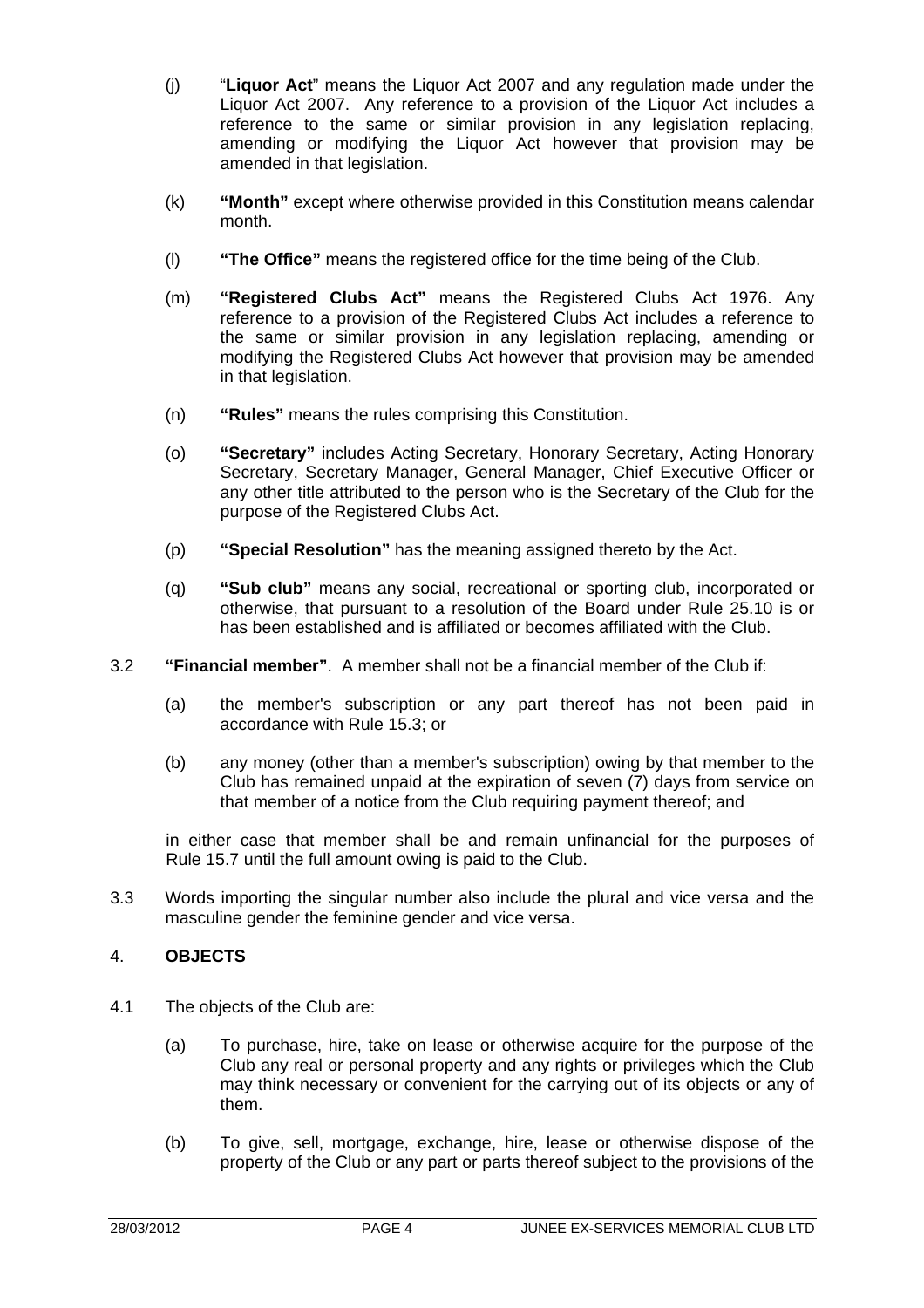Registered Clubs Act and the Liquor Act.

- (c) To invest and deal with any of the monies of the Club not immediately required for the purposes thereof upon such securities and in such manner as may be deemed fit and from time to time to vary and realise such investments.
- (d) To make, draw, accept, endorse, discount, execute and issue promissory notes, bills of exchange, bills of lading, warrants, debentures and other negotiable or transferable instruments.
- (e) To borrow money from time to time and for such purposes to give debentures, liens, mortgages, charges or other security over the whole or any part of the property, real or personal of the Club.
- (f) To lend money to such persons, firms or companies on such terms and with such security as the directors may think fit.
- (g) In furtherance of the objects of the Club to maintain a club licence under the Liquor Act and for such purpose or purposes to appoint a person approved by the relevant authority as Secretary of the Club.
- (h) In furtherance of the objects of the Club to obtain and hold any license or permission necessary for and to carry on the business or restaurant keepers and/or sellers of tobacco, cigars and cigarettes and of all kinds of goods, provisions etcetera required, used or desired by members.
- (i) To take or reject any gift of property, money or goods whether subject to any special trust or not.
- (j) To erect, maintain, improve or alter any building or buildings or grounds for the purposes of the Club.
- (k) To give any guarantee or enter into any bond in connection with the affairs of the Club and to indemnify any person or persons with members of the Club or not who may incur or have incurred any personal liability for the benefit of the Club and for that purpose to give such person or persons mortgages, charges or other security over the whole or any part of the real or personal property present or future of the Club.
- (l) To establish, support or aid in the establishment and support of associations, funds, trusts, and conveniences calculated to benefit the members of the Club or the dependants or connections of such members to make payments towards insurance for any purpose and to subscribe or guarantee money for charitable or benevolent objects or for any exhibitions or for any public, general or useful object.
- (m) To hire, employ or dismiss secretaries, clerks, managers, employees and handypersons other employees in general and to pay to them and to other persons in return for services rendered to the Club salaries, wages and (if appropriate) bonuses.
- (n) To affiliate, co-operate or associate with any other club, society, institution or association having similar objects to the club.
- (o) To establish, promote or assist in establishing and promoting and to subscribe to or become members of any association having objects similar to the Club.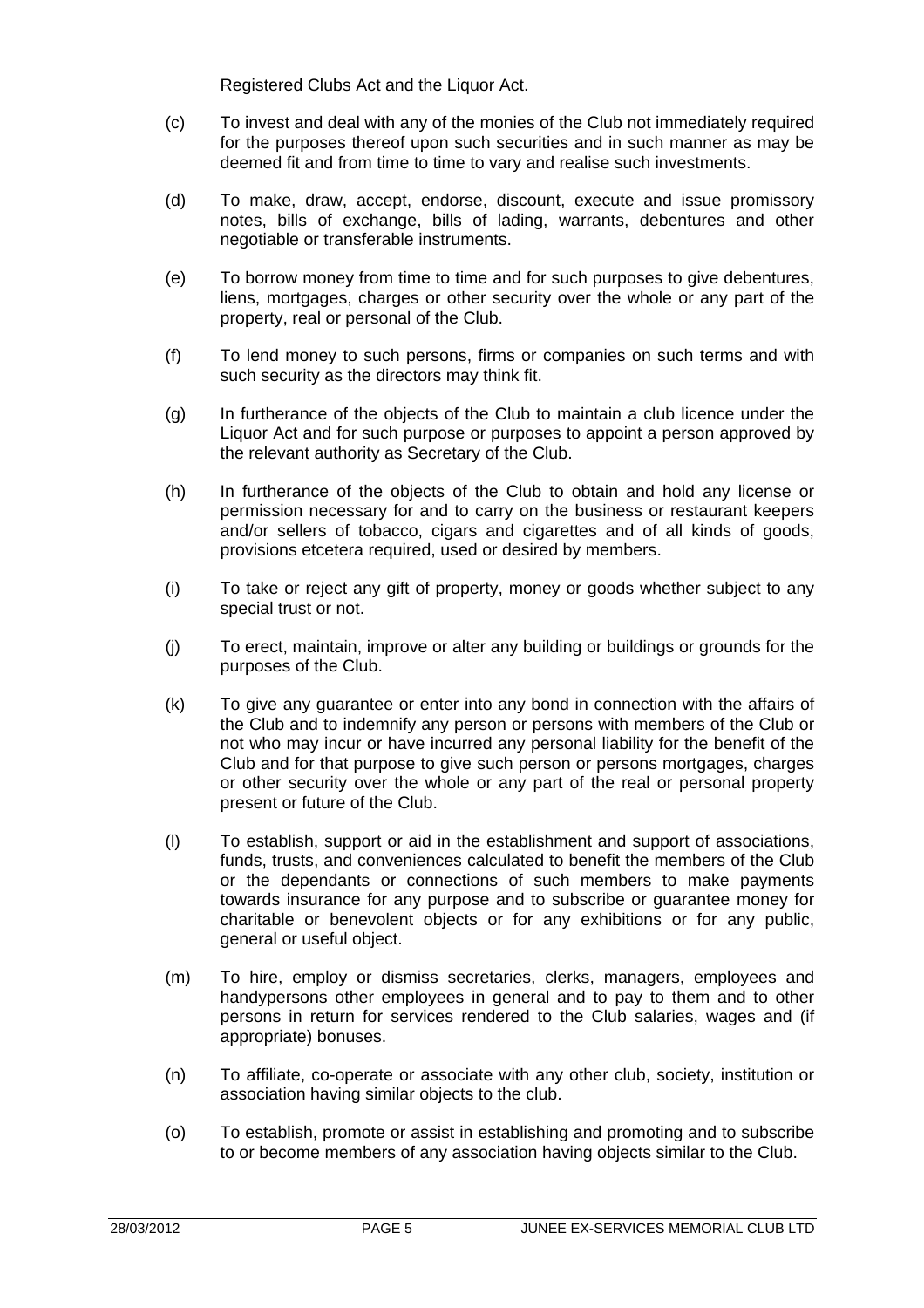(p) To do all such other lawful things as in the opinion of the Club are incidental or conducive to the attainment of the above objects.

#### 5. **LIMITED LIABILITY**

5.1 The liability of the members is limited.

#### 6. **MEMBERS GUARANTEE**

- 6.1 Each member undertakes to contribute an amount not exceeding two dollars (\$2.00) if the Club is wound up:
	- (a) while he or she is a member of the Club; or
	- (b) within one year of the date that he or she ceases to be a member.
- 6.2 The contribution referred to in Rule 6.1 shall be for the:
	- (a) payment of the debts and liabilities of the Club contracted before the member ceased to be a member; and
	- (b) costs, charges and expenses of winding up.

# 7. **APPLICATION OF PROPERTY ON DISSOLUTION**

7.1 If the Club is wound up or dissolved and after the satisfaction of all the Club's debts and liabilities, any property whatsoever remains, that property shall not be transferred, paid to or distributed among the members, but be given or transferred to the Junee Sub Branch of the Returned and Services League of Australia (NSW Branch), or whoever the Directors should decide.

#### 8. **PROPERTY AND INCOME OF THE CLUB**

- 8.1 The income and property of the Club shall be applied solely towards the promotion of the objects of the Club as set forth in this Constitution. No portion of the income or property of the Club shall be paid or transferred directly or indirectly by way of dividend bonus or otherwise by way of profit to the members of the Club.
- 8.2 Subject to the provisions of Section 10(6) and Section 10(6A) of the Registered Clubs Act, a member of the Club, whether or not he or she is a director or a member of any committee of the Club shall not be entitled under the Constitution of the Club or otherwise to derive directly or indirectly any profit, benefit or advantage from the Club that is not offered equally to every Full member of the Club.
- 8.3 Subject to the provisions of Section 10(7) of the Registered Clubs Act, a person, other than the Club or its members, shall not be entitled under the Constitution of the Club or otherwise to derive directly or indirectly any profit, benefit or advantage from the grant to the Club of, or the fact that the Club has applied for, a club licence under the Liquor Act or from any added value that may accrue to the premises of the Club because of the grant to the Club of, or the fact that the Club has applied for, such a licence.
- 8.4 A director shall not hold or be appointed or elected to any office of the Club paid by salary or wages or any similar basis of remuneration.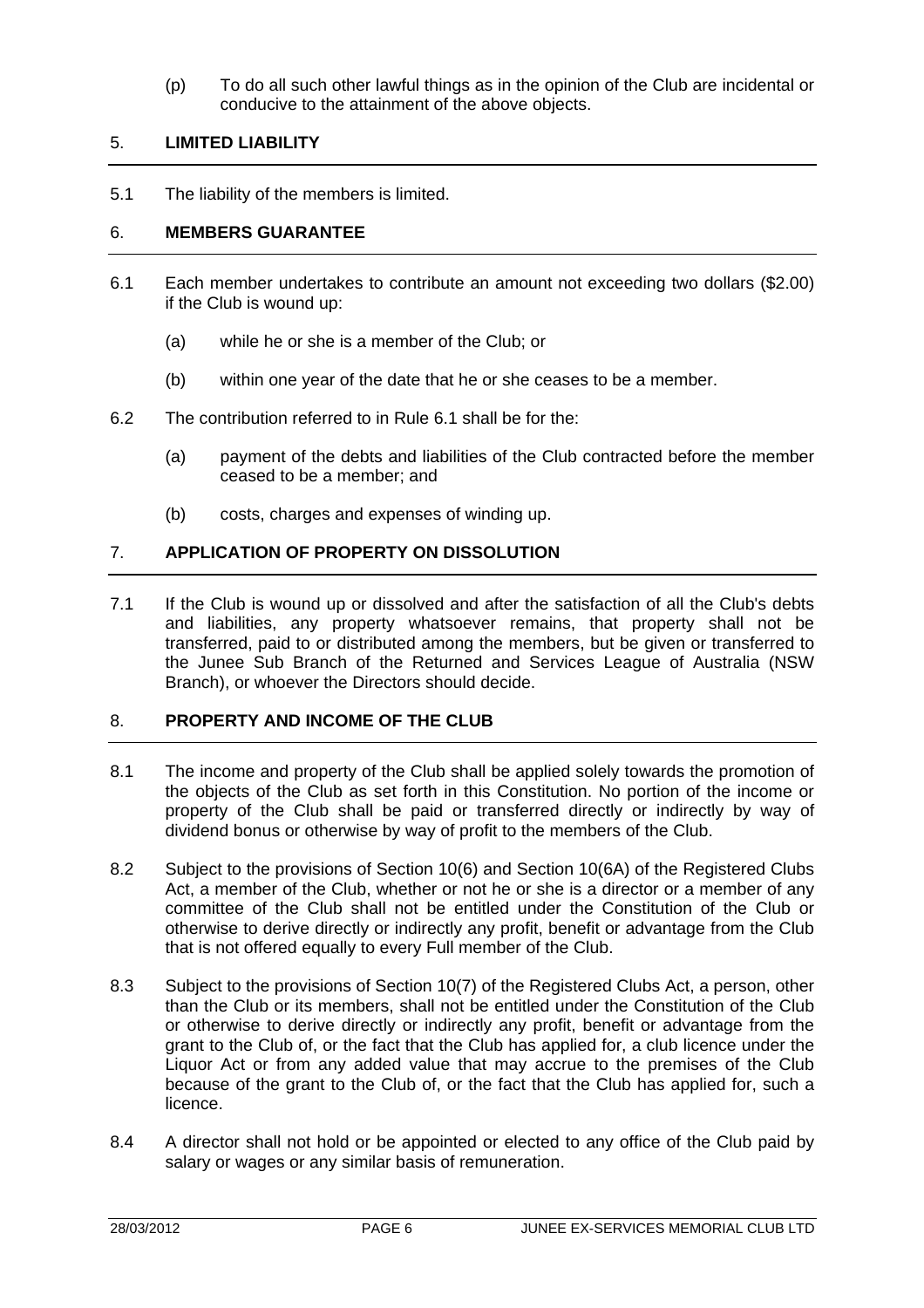- 8.5 Subject to Rule 8.6 nothing in this Constitution shall prevent the payment:
	- (a) in good faith of reasonable and proper remuneration to any employed officer or other employee of the Club;
	- (b) in good faith of reasonable and proper remuneration to any member of the Club in return for services actually rendered;
	- (c) of interest at a rate not exceeding interest at the rate for the time being charged by bankers in Sydney for overdrawn accounts on money lent by a member to the Club;
	- (d) of reasonable and proper rent for premises demised or let by any member to the Club.
- 8.6 A director shall not receive from the Club remuneration or other benefit in money or monies worth except by way of:
	- (a) an honorarium in accordance with Section 10(6)(b) of the Registered Clubs Act 1976;
	- (b) repayment of out of pocket expenses in accordance with Section 10(6)(d) of the Registered Clubs Act;
	- (c) interest at the rate referred to in Rule 8.5(c) above on any money lent by the director of the Club;
	- (d) a benefit provided in accordance with Section 10(6A) of the Registered Clubs Act 1976;
	- (e) rent referred to and in accordance with Rule 8.5(d).

#### 9. **LIQUOR & GAMING**

- 9.1 Liquor shall not be sold, supplied or disposed of on the premises of the Club to any person other than a member except on the invitation and in the company of a member. This Rule 9.1 does not apply in respect of the sale, supply or disposal of liquor to any person at a function in respect of which an authority is granted to the Club under Section 23(1) of the Registered Clubs Act.
- 9.2 Liquor shall not be sold, supplied or disposed of on the premises of the Club to any person under the age of 18 years.
- 9.3 A person under the age of 18 years shall not use or operate the gaming facilities of the Club.
- 9.4 The Secretary or any employee, director or member of any committee of the Club shall not be entitled under this Constitution or otherwise to receive directly or indirectly any payment calculated by reference to the quantity of liquor purchased, supplied, sold or disposed of by the Club or the receipts of the Club for any liquor supplied or disposed of by the Club.
- 9.5 Subject to subsection 2 of Section 73 of the Gaming Machines Act, the Club shall not share any receipts arising from the operation of an approved gaming machine kept by the Club and shall not make any payment or part payment by way of commission or an allowance from or on any such receipts.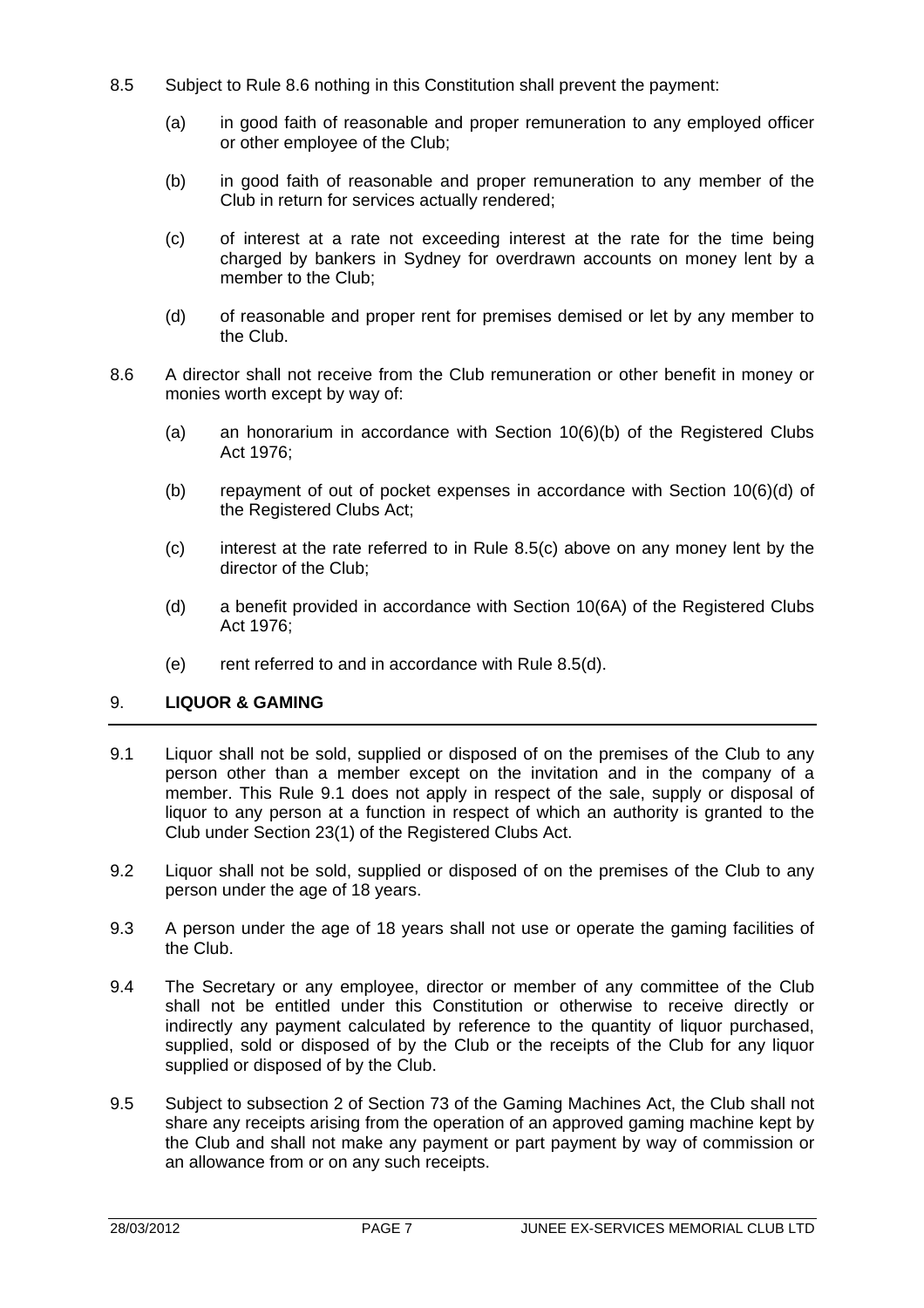9.6 Subject to subsection 2 of Section 74 of the Gaming Machines Act, the Club shall not grant any interest in an approved gaming machine kept by the Club to any other person.

#### 10. **MEMBERSHIP**

- 10.1 Deleted.
- 10.2 No person under the age of eighteen (18) years shall be admitted as a member of the Club.
- 10.3 (a) The Full membership of the Club shall be divided into the following categories:
	- (i) Life members; and
	- (ii) Ex-Service members;
	- (iii) Associate members.
	- (b) Persons who are not Full members may, in accordance with this Constitution be admitted to the Club as:
		- (i) Provisional members; and
		- (ii) Honorary members;
		- (iii) Temporary members.
- 10.4 The rights of members to use the facilities and amenities of the Club shall be as the Board may determine from time to time by By-law or otherwise.
- 10.5 The number of Full members having the right to vote in the election of the Board shall at all times exceed twenty-five percent (25%) of the number of full members of the Club Ex-Service members.

#### **EX-SERVICE MEMBERS**

- 10.6 Ex-Service members shall be persons who are members of, or eligible to be members of, a Sub-Branch of the Returned and Services League of Australia (NSW Branch) and have been elected to Ex-Service membership of the Club, together with all those persons who were listed in the register of members as Ex-Service members as at the date of the Special Resolution adopting this new Constitution.
- 10.7 Ex-Service members shall pay such entrance fee (if any) and annual subscription as the Board may determine from time to time.
- 10.8 Ex-Service members are entitled to: all the playing and social privileges and advantages of the Club; and attend and vote at Annual General Meetings and general meetings of the Club; subject to Rule 23.6, nominate for and be elected to hold office on the Board; vote in the election of the Board; vote on any special resolution to amend this Constitution; propose, second, or nominate any eligible member for any office of the Club; propose, second or nominate any eligible member for Life membership; introduce guests to the Club.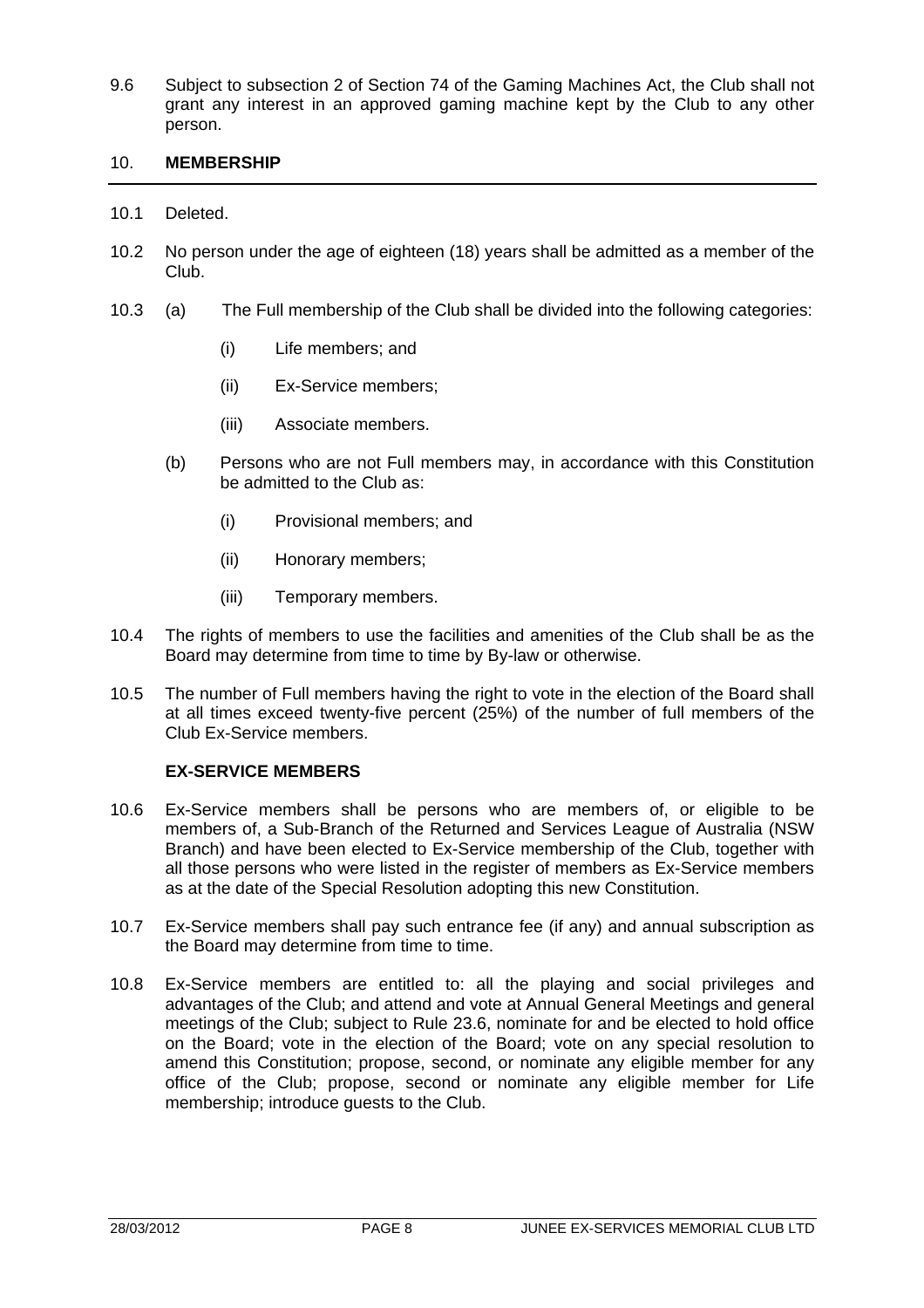#### **ASSOCIATE MEMBERS**

- 10.9 Associate members shall be persons who have attained the age of eighteen years (18) and have been elected to Associate membership of the Club, together with all those persons who were listed in the register of members as Associate members as at the date of the Special Resolution adopting this new Constitution.
- 10.10 Associate members are entitled to:
	- (a) such playing and social privileges and advantages of the Club as may be determined by the Board from time to time; and
	- (b) attend and vote at general meetings (including Annual General Meetings) of the Club;
	- (c) subject to Rule 23, nominate for and be elected to hold office on the Board;
	- (d) vote in the election of the Board;
	- (e) vote on any Special Resolution (including a Special Resolution to amend this Constitution);
	- (f) propose, second, or nominate any eligible member for any office of the Club;
	- (g) propose, second or nominate any eligible member for Life membership;
	- (h) introduce guests to the Club.
- 10.11 Deleted.
- 10.12 Deleted.
- 10.13 Subject to Rule 14 no person shall be admitted to membership of the club unless and until they shall have signed an application for membership which shall include the following:-

To the Committee of Junee Ex-Services Memorial Club Ltd. I…………… of ……………desire to become a member of the Junee Ex-Services Memorial Club Ltd and request you enter my name on the register of members accordingly and I will agree to abide by your Constitution.

Dated this …………. Day of ……………. 2…

Signed …………………

#### **LIFE MEMBERS**

- 10.14 Life membership may only be conferred at a general meeting of the Club (including an Annual General Meeting).
- 10.15 Candidates for Life membership shall be proposed by one financial member or life member and seconded by another financial member or Life member.
- 10.16 If a nomination for Life membership is approved by the Board, the nomination shall be referred to the next general meeting or Annual General Meeting of the Club and not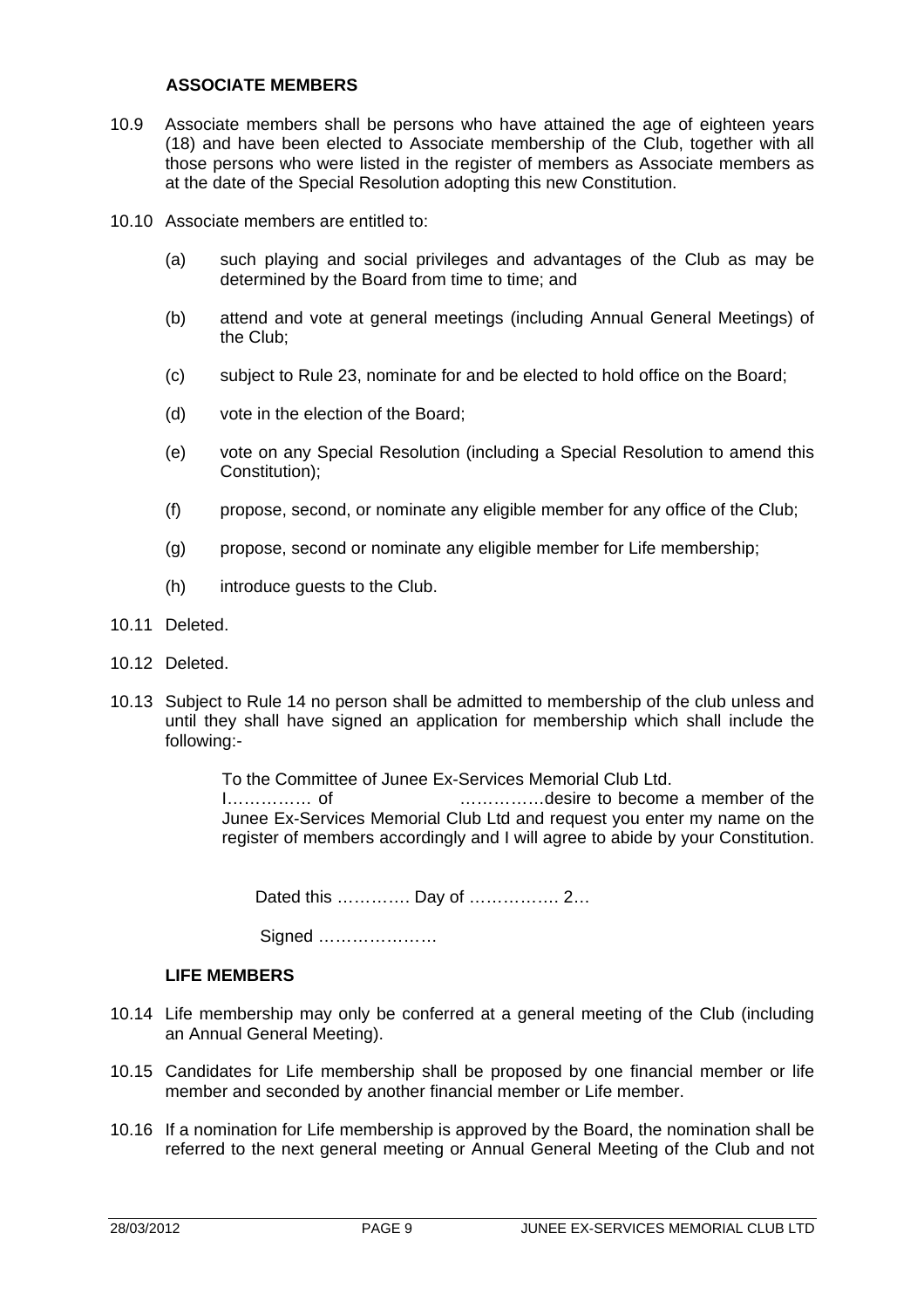less than twenty-one (21) days written notice of the nomination shall be given to all members eligible to vote at that meeting.

- 10.17 If a nomination for Life membership is not approved by the Board, the nomination shall not be submitted to a general meeting of the Club.
- 10.18 If a nomination for Life membership is approved by a resolution passed by not less than a two-thirds majority of the members present and voting at the general meeting the person nominated shall thereby be a Life member of the Club.
- 10.19 Every Life member shall be entitled to all the rights and privileges of an Ex-Service member.
- 10.20 A Life member is relieved from the payment of any annual subscription or levies.

#### 11. **PROVISIONAL MEMBERS**

- 11.1 A person in respect of whom a nomination form for membership duly completed in accordance with this Constitution has been given to the Club and who has paid to the Club the entrance fee (if any) and the subscription appropriate to the class of membership referred to in the nomination form may be granted Provisional membership of the Club while awaiting the decision of the Board in relation to that person's application for membership of the Club.
- 11.2 Should a person who is admitted as a Provisional member not be elected to membership of the Club within six (6) weeks from the date of the nomination form being given to the Secretary or should that person's application for membership be refused (whichever is the sooner) that person shall cease to be a Provisional member of the Club and the entrance fee (if any) and subscription submitted with the nomination shall be forthwith returned to that person.
- 11.3 Provisional members shall be entitled to:
	- (a) such playing and social privileges and advantages of the Club as the Board may determine from time to time; and
	- (b) introduce guests into the Club.
- 11.4 Provisional members shall not be entitled to:
	- (a) attend and vote at Annual General Meetings and general meetings of the Club; or
	- (b) nominate for and be elected to hold office on the Board;
	- (c) vote in the election of the Board;
	- (d) vote on any special resolution to amend this Constitution;
	- (e) propose, second, or nominate any eligible member for any office of the Club;
	- (f) propose, second or nominate any eligible member for Life membership.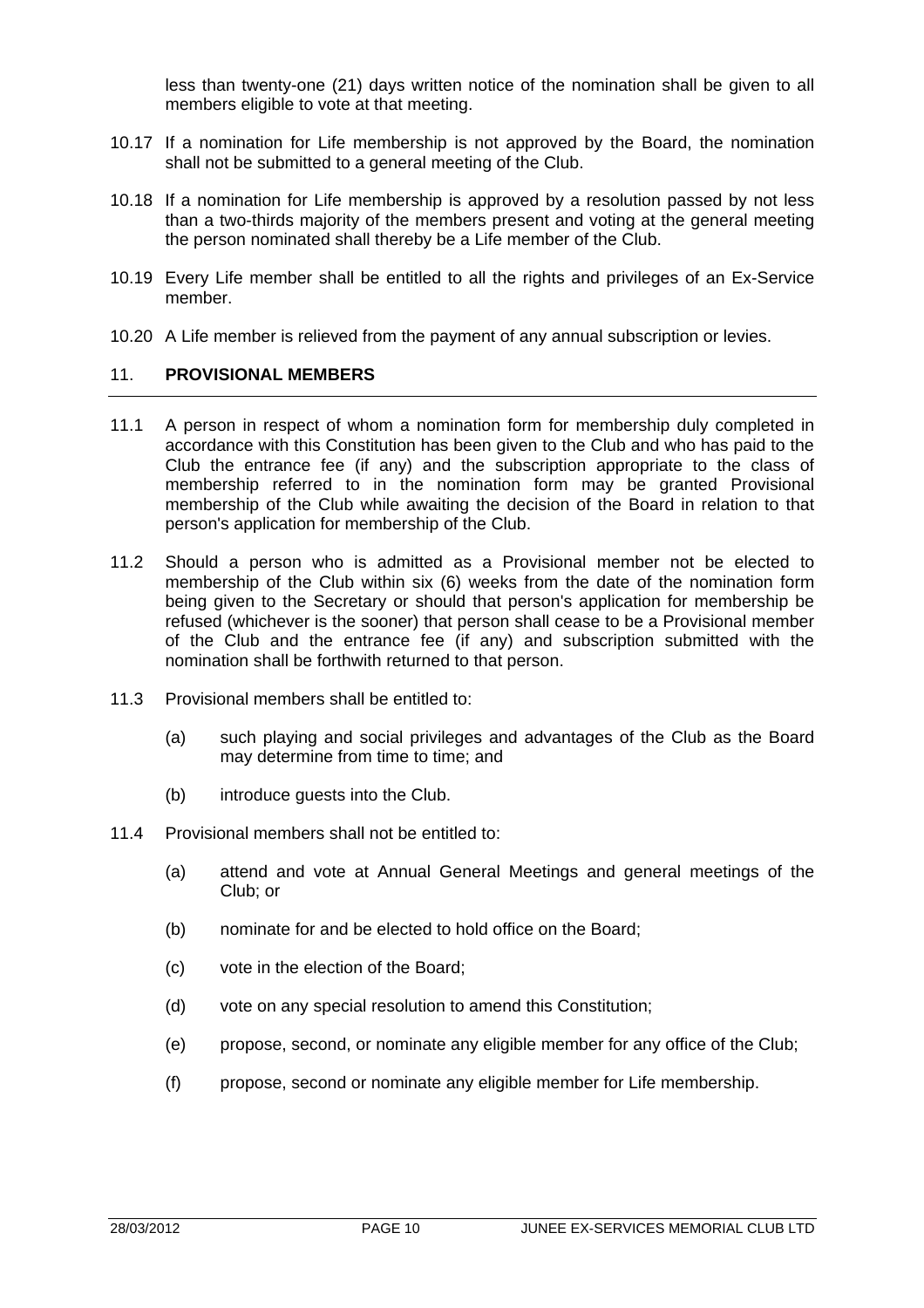#### 12. **HONORARY MEMBERS**

- 12.1 The following persons may be made Honorary members of the Club in accordance with procedures established by the Board from time to time:
	- (a) the patron or patrons for the time being of the Club; or
	- (b) any prominent citizen or local dignitary visiting the Club;
	- (c) any person who produces evidence that he or she is a serving member of the Australian Defence Force; and
	- (d) any person who is a former member of the Australian Defence Force and who produces evidence that he or she is:
		- (i) a Service Member of the RSL; and
		- (ii) a member of at least one other RSL or services club.
- 12.2 Honorary members who are full members of the Club shall be entitled to the rights and privileges of the category of membership of which they are a full member.
- 12.3 Honorary members who are not full members shall be entitled to such playing and social privileges and advantages of the Club as the Board may determine from time to time.
- 12.4 Honorary members who are not full members shall not be entitled to attend or vote at any meeting of the Club, nominate for or be elected to the Board or any office in the Club or participate in the management, business and affairs of the Club in any way.
- 12.5 A register of persons who are Honorary members (other than those persons admitted to Honorary membership pursuant to Rules 12.1(c) and (d)) which shall be kept in accordance with Section 31(1)(b) of the Registered Clubs Act. This register shall set forth in respect of each of those members:
	- (a) the name in full or the surname and initials; and
	- (b) the address.

#### 13. **TEMPORARY MEMBERS**

- 13.1 The following persons in accordance with procedures established by the Board may be made Temporary members of the Club:
	- (a) Any person whose ordinary place of residence in New South Wales is not less than a distance of twenty five (25) kilometres radius from the Club or such other greater distance as may be determined from time to time by the Board by By-law pursuant to this Constitution.
	- (b) A full member (as defined in the Registered Clubs Act) of another club which is registered under the Registered Clubs Act and which has objects similar to those of the Club.
	- (c) A full member (as defined in the Registered Clubs Act) of any registered club who, at the invitation of the Board of the Club, attends on any day at the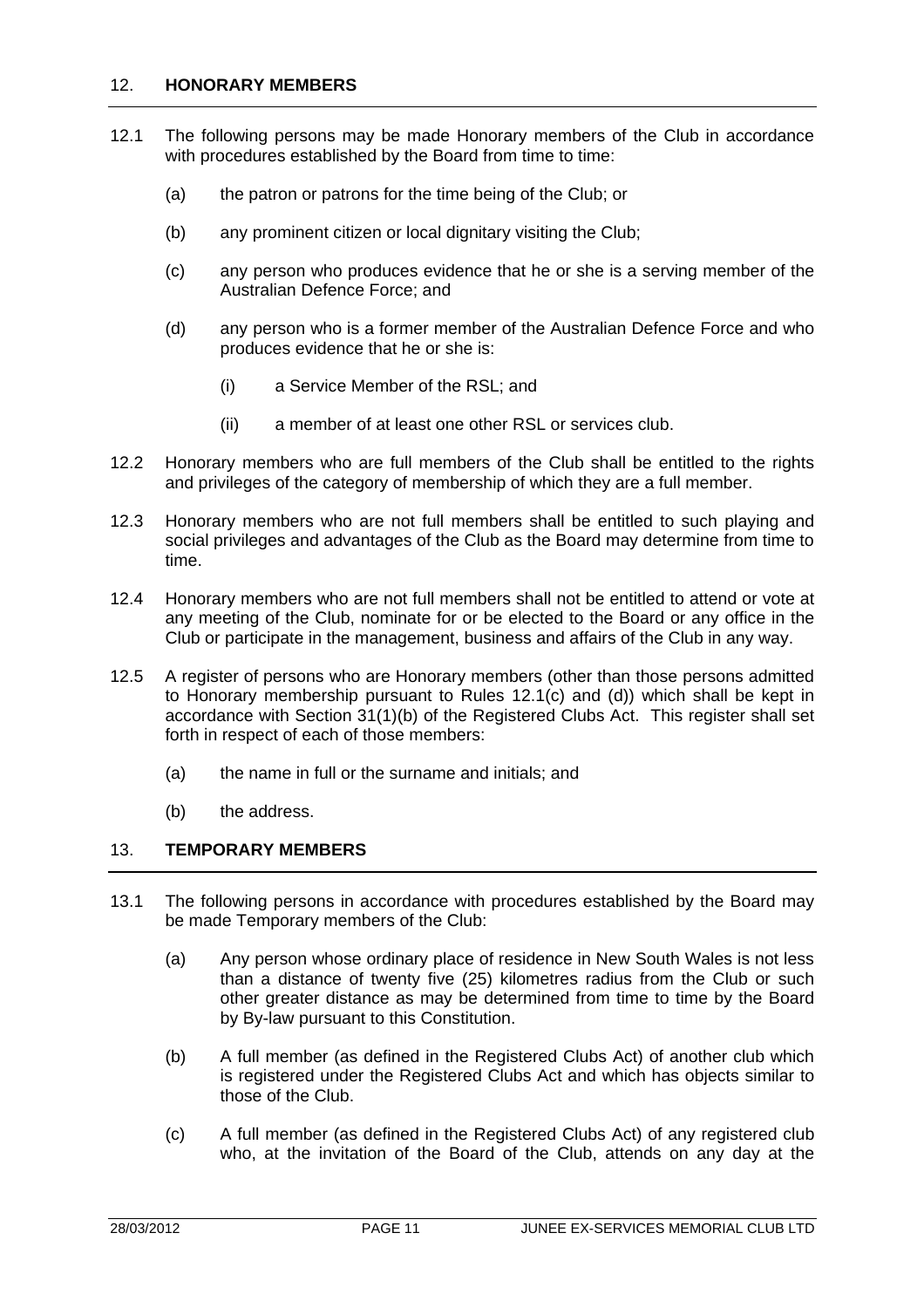premises of the Club for the purpose of participating in an organised sport or competition to be conducted by the Club on that day from the time on that day when he or she so attends the premises of the Club until the end of that day.

- (d) Any interstate or overseas visitor.
- 13.2 Temporary members shall not be required to pay an entrance fee or annual subscription.
- 13.3 Temporary members shall be entitled to such playing and social privileges and advantages of the Club as the Board may determine from time to time.
- 13.4 Temporary members shall not be entitled to vote at any meeting of the Club, nominate for or be elected to the Board or any office in the Club or participate in the management, business and affairs of the Club in any way.
- 13.5 Temporary members shall not be permitted to introduce guests into the Club other than a minor in accordance with Rule 22.10.
- 13.6 The Secretary or senior employee then on duty may terminate the membership of any Temporary member at any time without notice and without having to provide any reason therefore.
- 13.7 No person under the age of eighteen (18) years may be admitted as a temporary member of the Club unless that person is a Junior member of another registered club and satisfies the requirements of Rule 13.1(c).
- 13.8 When a Temporary member (other than a Temporary member admitted pursuant to Rule 13.1(c)) first enters the Club premises on any day the following particulars shall be entered in the Club's Register of Temporary Members:
	- (a) the name or the surname and initials in full of the Temporary member; and
	- (b) the residential address of the Temporary member;
	- (c) the signature of the Temporary member.

#### 14. **ELECTION OF MEMBERS**

- 14.1 A person shall not be admitted as an Ex-Service member or an Associate member of the Club unless that person is elected to membership by the Board of the Club, or by a duly appointed election committee of the Club.
- 14.2 The names of the members present and voting at that Board or election committee meeting shall be recorded by the Secretary of the Club.
- 14.3 The Board may reject any application for membership without assigning any reason for such rejection.
- 14.4 Every application for membership of the Club shall be in writing and shall be in such form as the Board of the Club may from time to time prescribe and shall contain the following particulars:
	- (a) the full name of the applicant;
	- (b) the residential address of the applicant;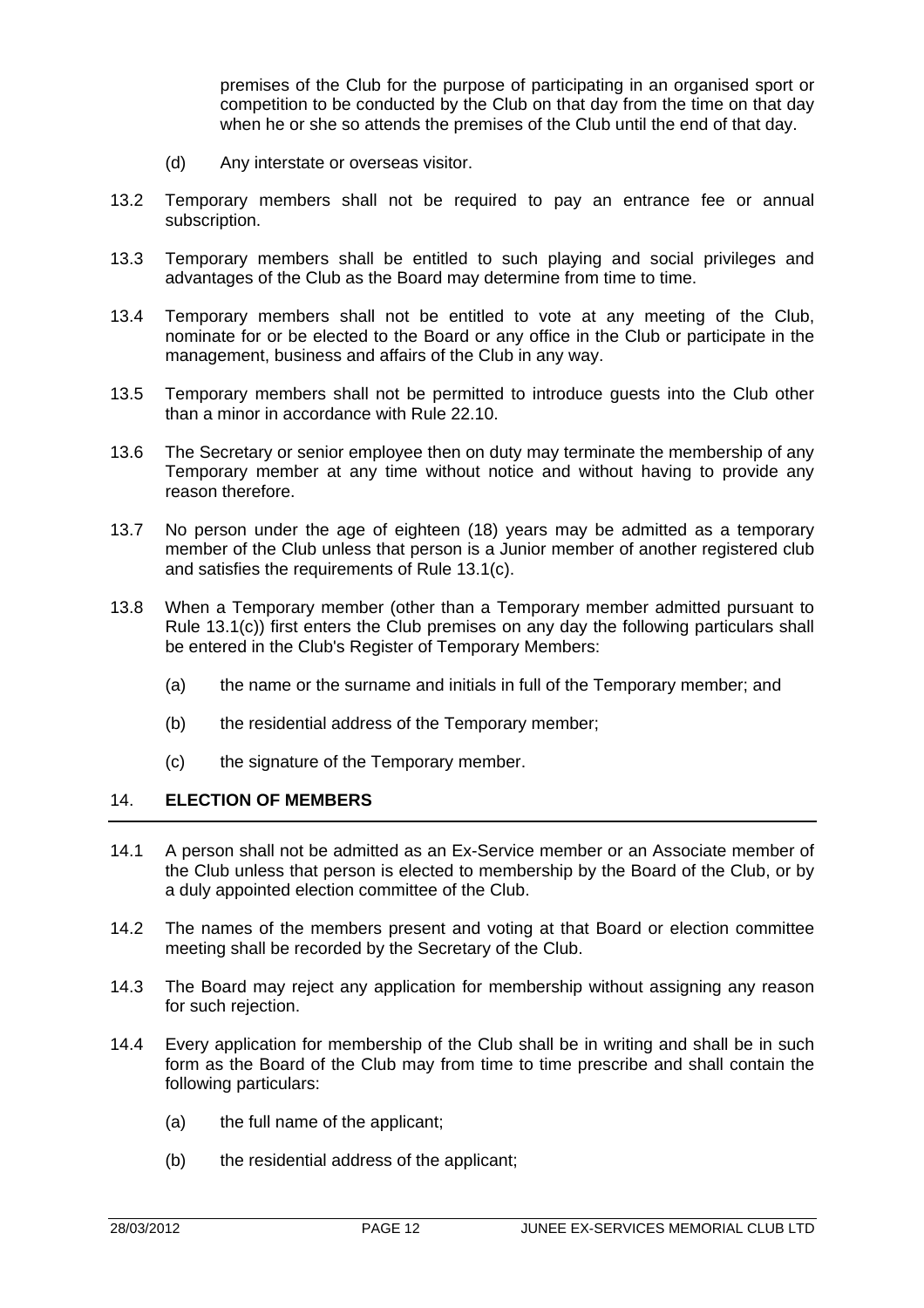- (c) the date of birth and the age of the applicant;
- (d) the occupation of the applicant;
- (e) a statement to the effect that the applicant agrees to be bound by the Constitution and By-laws of the Club; the signature of the applicant; in the case of an application for Ex-Service membership, the signature of a proposer and seconder who are Life or Ex-Service members of the Club and who know the applicant, except if they provide satisfactory documentation to the board in relation to their service in which case the requirement of having the application proposed and seconded will not apply, such other particulars as may be prescribed by the Board from time to time.
- 14.5 Every form of application for membership shall be presented by the applicant, in person, to an authorised officer of the Club together with:
	- (a) the entrance fee (if any) and the appropriate annual subscription;
	- (b) in the case of an Associate member, identification such as (without limitation) a current driver's licence or a current passport held by that applicant.
- 14.6 The authorised officer of the Club to whom the application for Associate membership is presented shall compare the particulars of the applicant as appearing on the application with the particulars of that person as appearing in the identification. If the authorised officer is satisfied that the particulars of the applicant in the application and in the form of identification correspond, the authorised officer shall propose the application for membership by signing the application form and shall cause the application to be sent to the Secretary.
- 14.7 A person whose application has been signed by an authorised officer of the Club in accordance with Rule 14.6 or delivered to the Club (in the case of an application for Ex-Service membership) and who has paid the Club the entrance fee (if any) and the first annual subscription for the class of membership applied for may thereby become a Provisional member.
- 14.8 The full name and address of each applicant for membership shall be placed on the Club Notice Board and shall remain so posted for not less than seven (7) days.
- 14.9 An interval of at least fourteen (14) days shall elapse between the deposit at the office of the nomination form of a person for election and the election of that person to membership of the Club.
- 14.10 Upon a person being elected as a member of the Club the Secretary shall cause a notice of such election to be promptly forwarded or posted to such person. If a person fails to be elected to membership the Secretary shall cause the entrance fee and first annual subscription to be forwarded or posted to such person.

# 15. **JOINING FEES AND ANNUAL SUBSCRIPTIONS, UNFINANCIAL MEMBERS AND ABSENTEE LIST**

15.1 Annual subscriptions and other payments payable by members of the Club shall be such as the Board may from time to time prescribe provided that the annual subscription shall be not less than \$2.00 (excluding Goods & Services Tax) or such other minimum subscription provided from time to time by the Registered Clubs Act. Subscriptions may be paid, if the Board so determines, monthly, quarterly, yearly or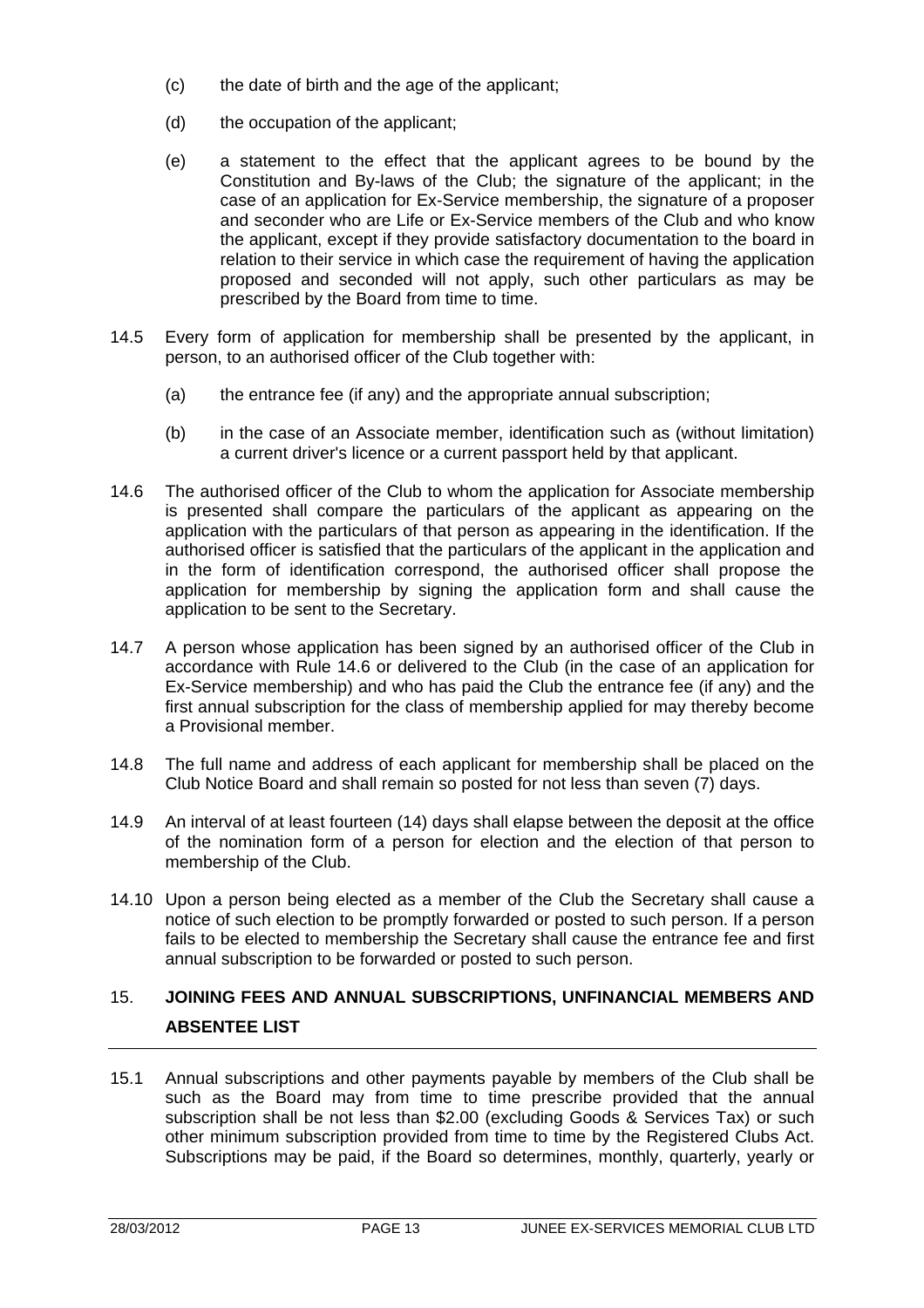for more than one year in advance.

- 15.2 The Board may at any time or times suspend the payment of entrance fees either generally or in respect of individual cases and shall have discretionary power to fix and determine or waive the entrance fee chargeable to any member under any special circumstances that may arise.
- 15.3 All subscriptions shall be due and payable on a date determined by the Board from time to time.
- 15.4 Any person who has not paid his or her subscription within a period of thirty (30) days from the due date shall cease to be entitled to the privileges of membership of the Club and by resolution of the Board may be removed from membership of the Club and the provisions of Rule 19.1 and Rule 19.2 shall not apply to such resolution.
- 15.5 Each year the Secretary shall cause reasonable notice to be given to each member of the due date for payment of the subscription in Rule 15.3 and of the provisions of Rule 15.4.
- 15.6 Any person who has been removed from membership of the Club pursuant to Rule 15.4 may re-apply for membership in accordance with this Constitution.
- 15.7 Notwithstanding any Rule contained in this Constitution, any member who is not a Financial member (as defined in Rule 3.2) shall not be entitled to:
	- (a) attend at the premises of the Club for any purpose without the permission of the Board; or
	- (b) participate in any of the social or sporting activities of the Club or any sub club without the permission of the Board;
	- (c) attend or vote at any meeting of the Club or any Sub club;
	- (d) nominate or be elected or appointed to the Board or any committee of any Sub club;
	- (e) vote in the election of the Board or any committee of any Sub club;
	- (f) propose, second or nominate any eligible member for any office of the Club or any Sub club;
	- (g) propose, second or nominate any eligible member for Life membership.
- 15.8 The Board may make special arrangements not inconsistent with the Registered Clubs Act as to the amount and payment of subscriptions of any member leaving or returning to the State of New South Wales or residing outside that State. For the purpose of this Rule the Australian Capital Territory shall be deemed to be within the said State. Such members shall be placed on an Absentee List.

# 16. **PATRONS**

16.1 The members in general meeting may appoint a Patron or Patrons from time to time upon a recommendation being made by the Board to the meeting and such Patron or Patrons shall thereupon be deemed to be Honorary members of the Club and subject to this Constitution shall remain Honorary members while they remain a Patron except where the Patron is already a member of the Club in which case they shall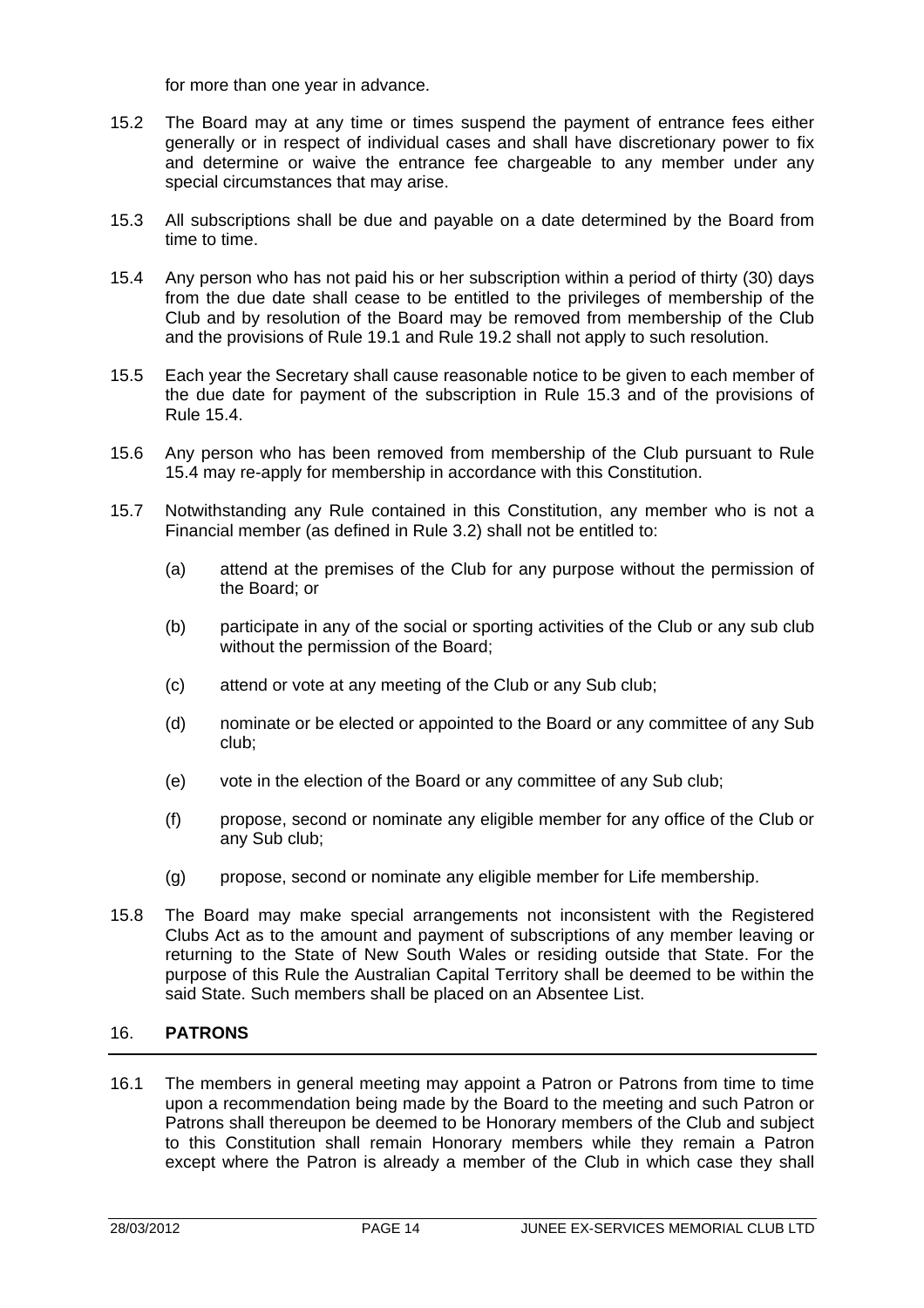retain the rights and privileges of that category of membership.

# 17. **REGISTERS OF MEMBERS AND GUESTS**

- 17.1 The Club shall keep the following registers:
	- (a) A register of persons who are Full members. This register shall set forth in respect of each of those members:
		- (i) the name in full;
		- (ii) the occupation;
		- (iii) the address;
		- (iv) the date on which the entry of the member's name in the register is made;
		- (v) the date on which that member last paid the annual fee for membership of the Club (excluding Life members).
	- (b) A register of persons who are Honorary members which shall be kept in accordance with Section 31(1)(b) of the Registered Clubs Act.
	- (c) A register of persons of or over the age of eighteen (18) years who enter the premises of the Club as guests of members which shall be kept in accordance with the Registered Clubs Act.

#### 18. **ADDRESSES OF MEMBERS**

18.1 Members must advise the Secretary of the Club of any change in their address within seven (7) days of changing their address as recorded in the register referred to in Rule 17.1(a).

#### 19. **DISCIPLINARY PROCEEDINGS**

- 19.1 Subject to Rule 19.2, the Board shall have power to reprimand, suspend, expel or accept the resignation of any member, if that member:
	- (a) in the reasonable opinion of the Board, has wilfully refused or neglected to comply with any of the provisions of this Constitution or any By-Law; or
	- (b) is, in the reasonable opinion of the Board;
		- (i) guilty of any conduct prejudicial to the interests of the Club; or
		- (ii) guilty of conduct which is unbecoming of a member.
- 19.2 The following procedure shall apply to disciplinary proceedings of the Club:
	- (a) A member shall be notified of:
		- (i) any charge against the member pursuant to Rule 19.1; and
		- (ii) the date, time and place of the hearing of the charge.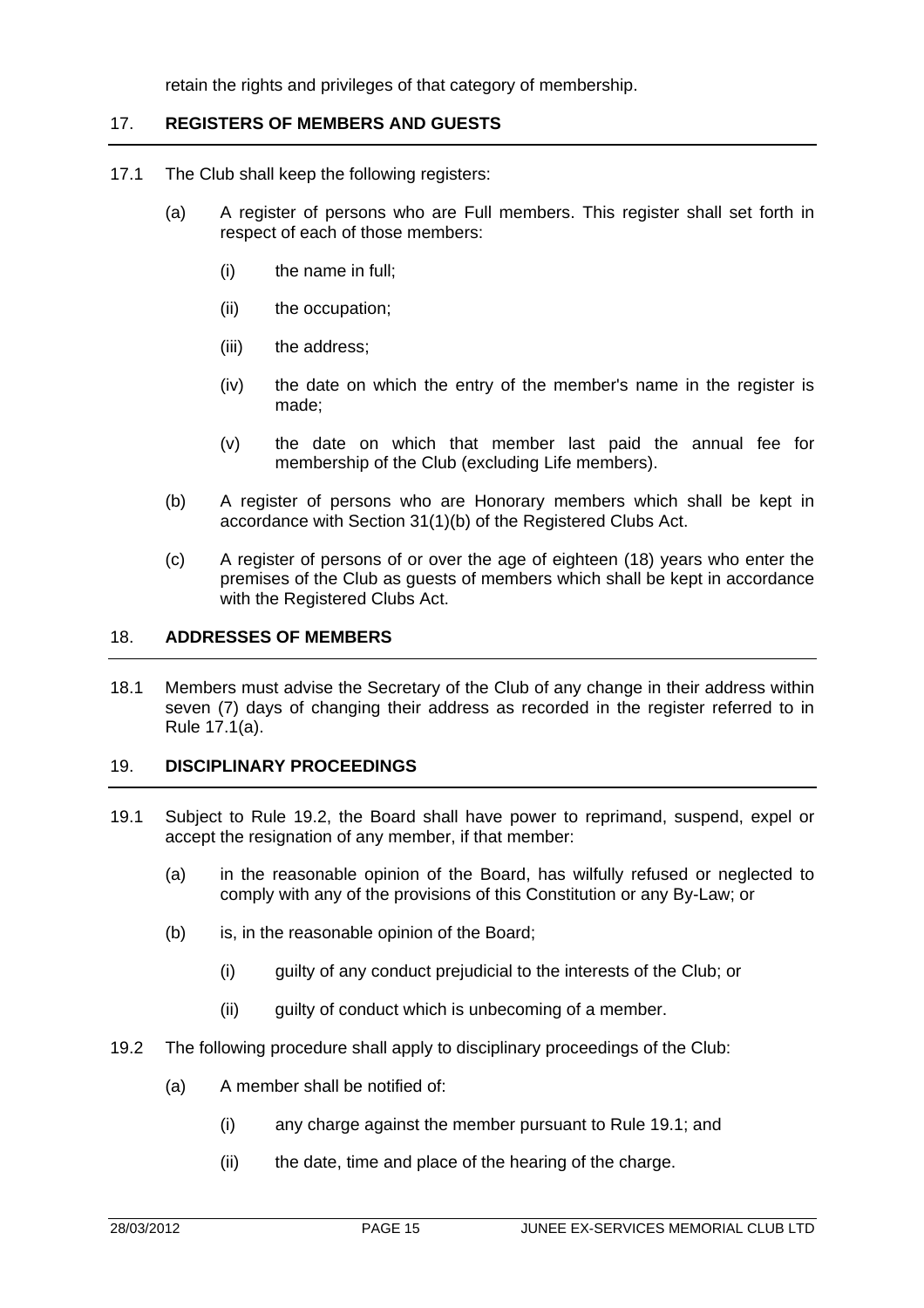- (b) The member charged shall be notified of the matters in paragraph (a) of this Rule 19.2 by notice in writing by a prepaid letter posted to the member's last known address at least seven (7) days before the meeting of the Board at which the charge is to be heard.
- (c) The member charged shall be entitled to attend the hearing for the purpose of answering the charge and shall also be entitled to submit to the meeting written representations for the purpose of answering the charge.
- (d) If the member fails to attend such meeting, the charge may be heard and dealt with and the Board may decide on the evidence before it and the Board may impose any penalty, the member's absence notwithstanding, but having regard to any representations which may have been made to it in writing by the member charged.
- (e) After the Board has considered the evidence put before it, the Board must come to a decision as to whether the member is guilty or not of the charge.
- (f) When the Board has made a decision as to whether the member is guilty or not, if the member charged is at the meeting, the Board must inform the member of the Board's decision.
- (g) If the member charged has been found guilty and is at the meeting, the member must be given a further opportunity at the meeting to address the Board in relation to an appropriate penalty for the charge of which the member has been found quilty.
- (h) No motion by the Board to reprimand, fine, suspend or expel a member shall be deemed to be passed unless a majority of the directors present in person vote in favour of such motion by secret ballot.
- (i) The Board shall have the power to adjourn, for such period as it considers fit, a meeting pursuant to this Rule 19.
- (j) Any decision of the Board on such hearing or any adjournment thereof shall be final and the Board shall not be required to provide any reason for its decision.
- 19.3 If a notice of charge is issued to a member pursuant to Rule 19.2(a), the Board by resolution or the Secretary (independently of the Board) shall have power to suspend that member from all rights and privileges as a member of the Club until the charge is heard and determined or for five (5) weeks whichever is the sooner. Such suspension shall be promptly notified in writing to the member concerned.
- 19.4 Any member suspended pursuant to Rules 19.1, 19.2, or 19.3 shall during the period of such suspension not be entitled to:
	- (a) attend at the premises of the Club for any purpose without the permission of the Board; or
	- (b) participate in any of the social or sporting activities of the Club or any sub club without the permission of the Board;
	- (c) attend or vote at any meeting of the Club or any Sub club;
	- (d) nominate or be elected or appointed to the Board;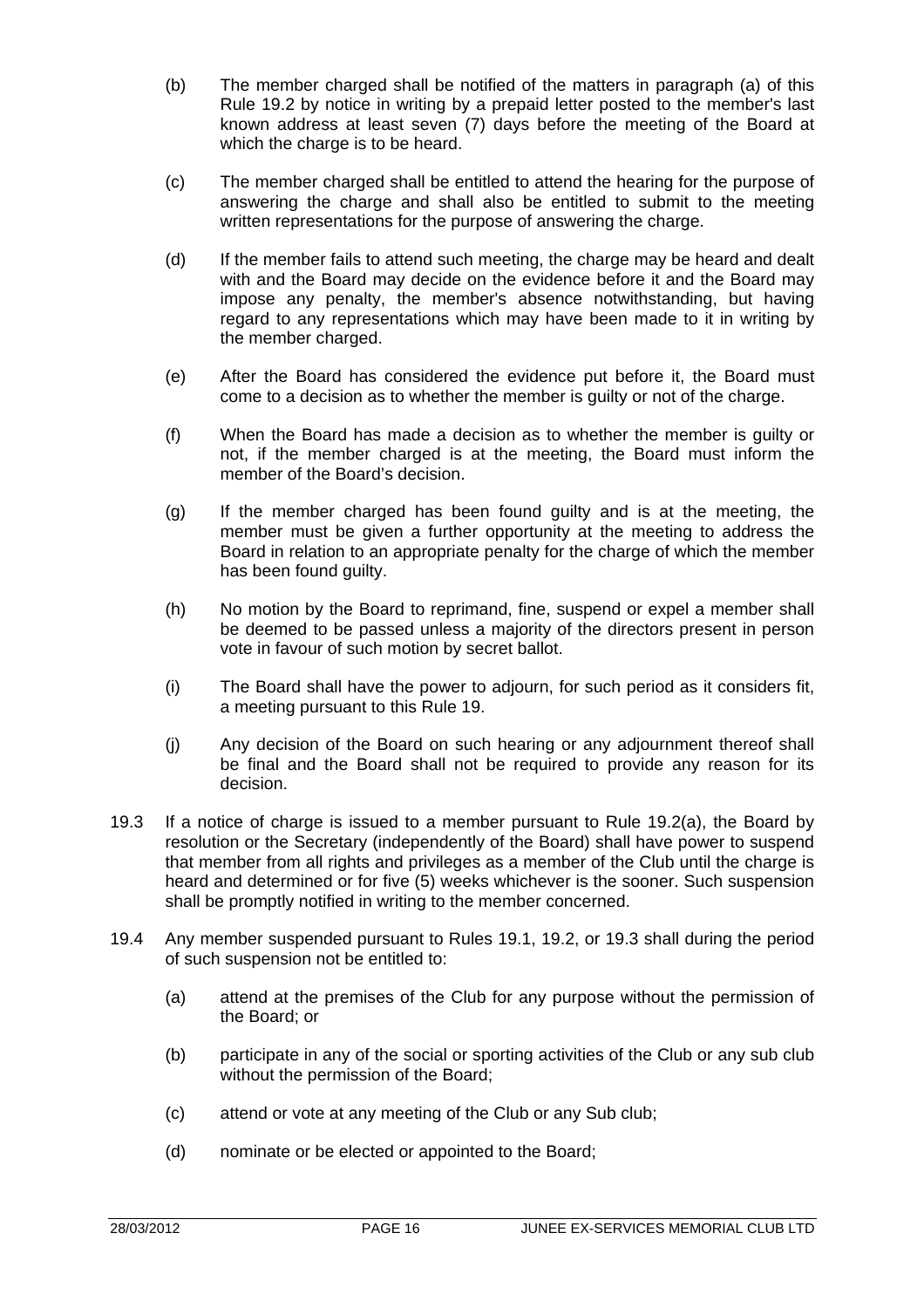- (e) vote in the election of the Board or any committee of any Sub club;
- (f) propose, second or nominate any eligible member for any office of the Club or any Sub club;
- (g) propose, second or nominate any eligible member for Life membership.

# 20. **REMOVAL OF PERSONS FROM THE PREMISES OF THE CLUB**

- 20.1 In addition to any powers under Section 77 of the Liquor Act, the Secretary or, subject to Rule 20.3, an employee of the Club may refuse to admit to the Club and may turn out, or cause to be turned out, of the premises of the Club any person including any member:
	- (a) who is then intoxicated, violent, quarrelsome or disorderly; or
	- (b) who, for the purposes of prostitution, engages or uses any part of the premises of the Club;
	- (c) whose presence on the premises of the Club renders the Club or the Secretary liable to a penalty under the Registered Clubs Act or the Liquor Act;
	- (d) who hawks, peddles or sells any goods on the premises of the Club;
	- (e) who, within the meaning of the Smoke-free Environment Act, smokes while on any part of the premises that is smoke-free.
	- (f) who uses, or has in his or her possession, while on the premises of the Club any substance that the Secretary suspects of being a prohibited drug or prohibited plant.
	- (g) whom the Club, under the conditions of its club licence, or a term of a liquor accord, is authorised or required to refuse access to the Club.
- 20.2 If pursuant to Rule 20.1 a person (including a member) has been refused admission to, or has been turned out of, the premises of the Club, the Secretary of the Club or (subject to Rule 20.3) an employee of the Club, may at any subsequent time, refuse to admit that person into the premises of the Club or may turn the person out, or cause the person to be turned out of the premises of the Club.
- 20.3 Without limiting the provisions of Section 77 of the Liquor Act the employees who under this Constitution are entitled to exercise the powers set out in this Rule shall be:
	- (a) in the absence of the Secretary from the premises of the Club the senior employee then on duty; or
	- (b) any employee authorised by the Secretary to exercise such power.
- 20.4 Without limiting Rule 20.2, if a person has been refused admission to or turned out of the Club in accordance with Rule 20.1(a), the person must not re-enter or attempt to re-enter the Club within twenty four (24) hours of being refused admission or being turned out.
- 20.5 Without limiting Rule 20.2, if a person has been refused admission to or turned out of the Club in accordance with Rule 20.1(a), the person must not: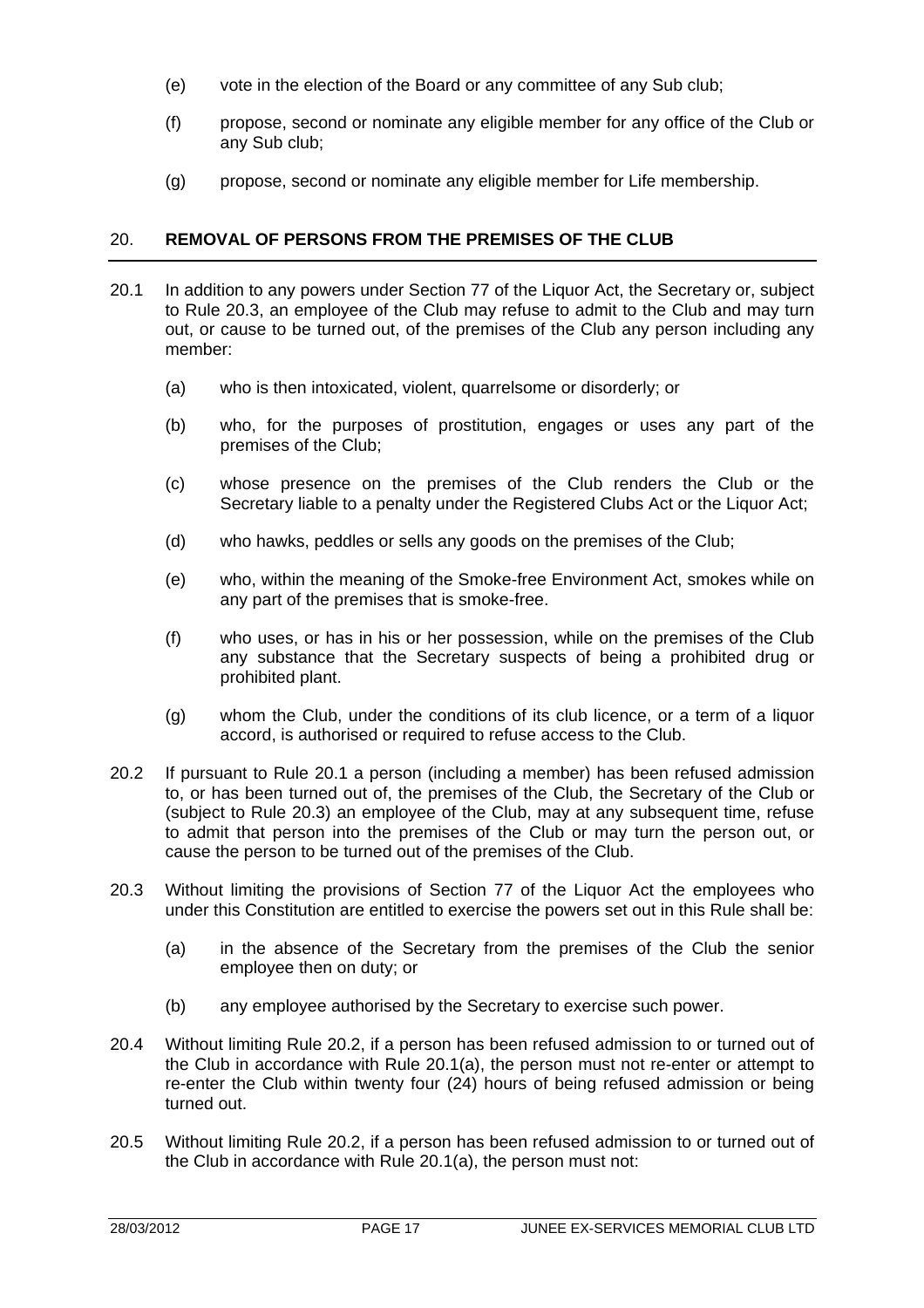- (a) remain in the vicinity of the Club; or
- (b) re-enter the vicinity of the Club within six (6) hours of being refused admission or being turned out.

#### 21. **RESIGNATION AND CESSATION OF MEMBERSHIP**

- 21.1 A member may at any time resign from his or her membership of the Club by either giving notice in writing to the Secretary or returning his or her membership card to an officer of the Club and clearly indicating to the officer that he or she resigns from membership. A resignation pursuant to this rule shall take effect from the date on which the notice is received by the Secretary or the date on which the membership card is received by the officer of the Club.
- 21.2 Any member who has resigned pursuant to 21.1 will not be entitled to any refund of membership fees or any part thereof unless the Board considers that there are circumstances warranting an ex gratia payment of the unexpired portion of his or her membership fees from the date of resignation.

#### 22. **GUESTS**

- 22.1 Unless the guest is a minor, on each day a member first brings a guest into the Club that member shall enter in the Register of Guests the name in full or the surname and initials, date on which the entry of the guests name in the Register is made and address of the guest and that member shall countersign that entry.
- 22.2 No member shall introduce guests more frequently or in greater number than may for the time being be provided by By-law.
- 22.3 No member shall introduce any person as a guest who:
	- (a) has been expelled from the Club pursuant to Rule 19;
	- (b) is then suspended pursuant to Rule 19; or
	- (c) who is then refused admission to or turned out of the Club pursuant to Rule 20.1.
- 22.4 Members shall be responsible for the conduct of any guests they may introduce to the Club.
- 22.5 The Board shall have power to make By-laws from time to time not inconsistent with this Constitution or the Registered Clubs Act regulating the terms and conditions on which guests may be admitted to the Club.
- 22.6 No guest shall be supplied with liquor on the premises of the Club except on the invitation of and in the company of a member.
- 22.7 A guest shall at all times remain in the reasonable company of the member who countersigned the entry in the Register of Guests in respect of that guest.
- 22.8 A guest shall not remain on the premises of the Club any longer than the member who countersigned the entry in the Register of Guests in respect of that guest.
- 22.9 The Secretary or senior employee then on duty may refuse a guest of a member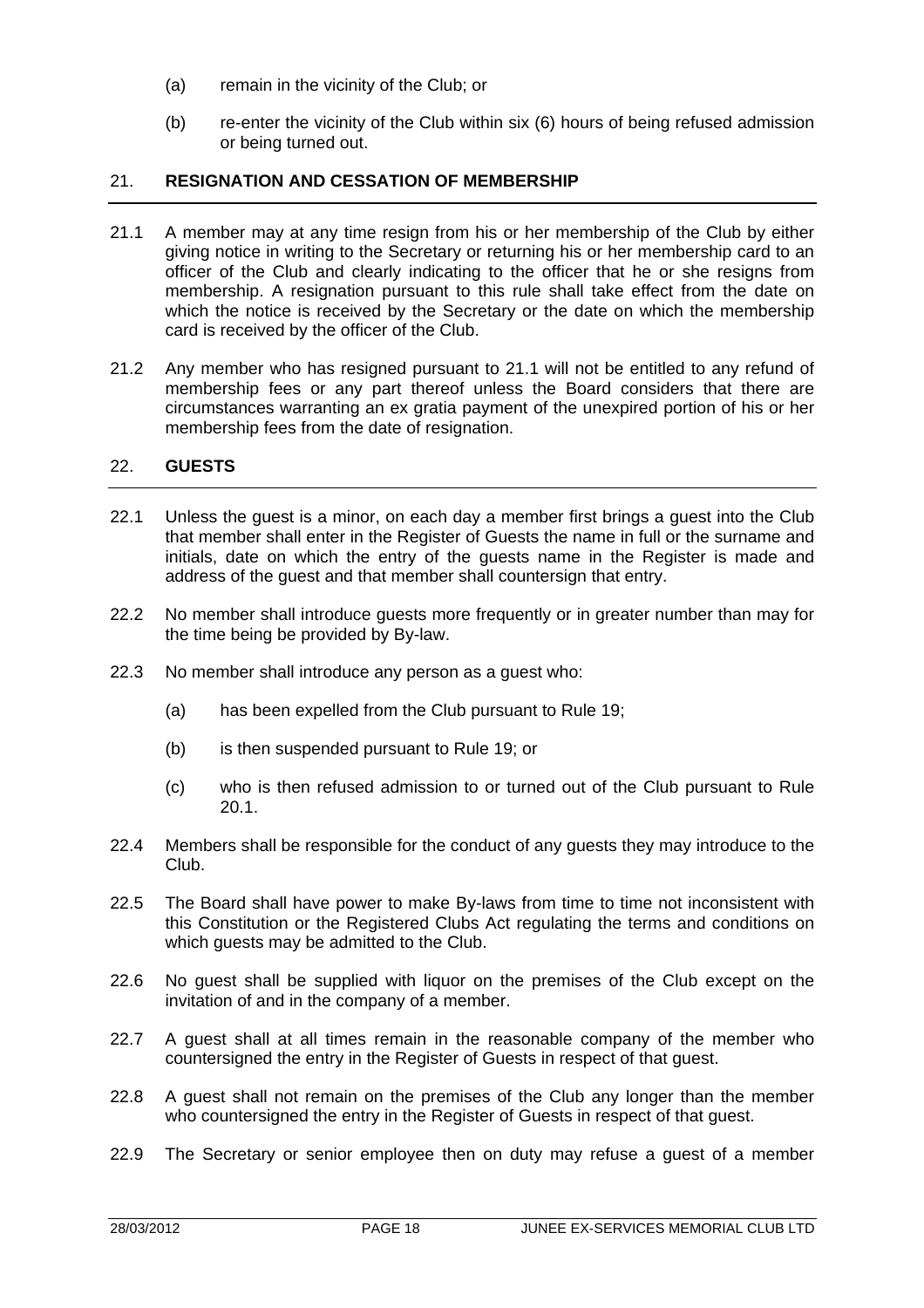admission to the Club or require a guest of a member to leave the premises of the Club (or any part thereof) without giving any reason.

- 22.10 A Temporary member may bring into the non restricted areas of the Club premises as the guest of that Temporary member a minor:
	- (a) who at all times while on the Club premises remains in the company and immediate presence of that Temporary member;
	- (b) who does not remain on the Club premises any longer than that Temporary member;
	- (c) in relation to whom the member is a responsible adult.
- 22.11 For the purposes of Rule 22.10(c), "responsible adult" means an adult who is:
	- (a) a parent, step-parent or guardian of the minor; or
	- (b) the minor's spouse or de facto partner;
	- (c) for the time being, standing in as the parent of the minor.

#### 23. **BOARD OF DIRECTORS**

- 23.1 Subject to Rule 31, the Board shall consist of seven (7) directors who shall comprise a President, a Senior Vice President, a Junior Vice President and four (4) Ordinary Board members.
- 23.2 The Board shall be elected every year in accordance with this Constitution at each Annual General Meeting of the Club.
- 23.3 The members of the Board shall hold office until the commencement of the next Annual General Meeting after that at which they were elected when they shall retire but shall be eligible for re-election.
- 23.4 The only members qualified to be elected or appointed to the Board of Directors of the Club shall be:
	- (a) Life members;
	- (b) Ex-Service members;
	- (c) Associate members;
	- (d) all of whom must reside within twenty-five (25) kilometres of the Club.
- 23.5 In order to be eligible to be elected or appointed to the position of President, Senior or Junior Vice President a member must have served as a Director on the Board of Directors of the Club for a period of at least twelve (12) months prior to nominating or being appointed to the position of President, Senior or Junior Vice President. The period of twelve (12) months does not need to have been immediately prior to the nomination or appointment.
- 23.6 A member who:
	- (a) is an employee; or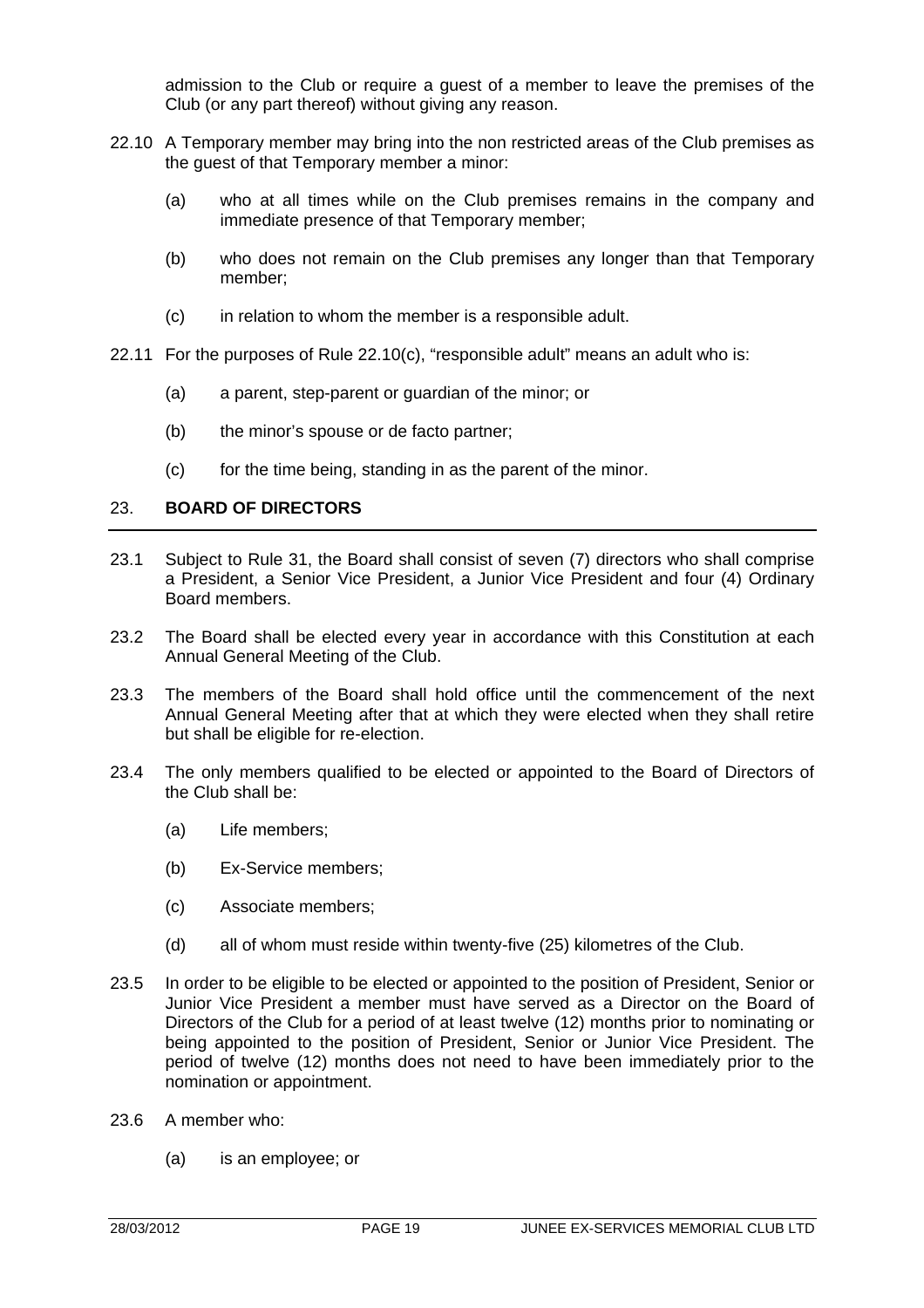- (b) is currently under suspension pursuant to Rules 19.1; or
- (c) is not a Financial member shall not be eligible to stand for or be elected or appointed to the Board.
- 23.7 Any person who is elected or appointed to the Board, must, unless exempted, complete such mandatory training requirements for directors as required by the Regulations made under the Registered Clubs Act.

#### 24. **ELECTION OF BOARD**

- 24.1 The election of the Board shall be conducted in the following manner:
	- (a) The Board shall appoint a Returning Officer and he shall appoint at least two scrutineers to take charge of the ballot. A candidate for any position shall not be appointed as the Returning Officer or as a scrutineer.
	- (b) Notice of the date and time of the last day for receiving nominations for office in accordance with paragraph (c) of this Rule 24.1, shall be prominently posted on the Club Notice Board at least fourteen (14) days prior to the date fixed for the close of nominations and shall remain on the Club Notice Board until nominations close.
	- (c) Nominations shall close on a day that is at least seven (7) days prior to the date fixed for the Annual General Meeting and must be delivered to the Secretary on or before that date.
	- (d) Nominations for election to the Board shall be made in writing and signed by two (2) Life members, Ex-Service members or Associate members and by the nominee who shall thereby signify his or her consent to the nomination.
	- (e) A nomination can be withdrawn at any time prior to the closing of nominations.
	- (f) An eligible member may be nominated for more than one office.
	- (g) The Secretary shall post the name of the candidate and his or her proposers on the Club Notice Board.
	- (h) If the full number of candidates for the various positions on the Board is not nominated then those candidates who are nominated shall be declared elected to the relevant positions and additional nominations shall with the consent of the nominee or nominees be made at the meeting for the position not so filled. If more than one candidate is nominated for such vacancies an election by ballot for such vacancies remaining shall be held at the Annual General Meeting.
	- (i) If there be only the requisite number nominated for the various positions those candidates shall be declared duly elected, including 2(two) Vice Presidents. The Senior and Junior Vice Presidents positions will be elected at the first Board of Directors meeting following the Annual General Meeting, by the Board of Directors.
	- (j) If there be more than the required number nominated for any position an election by secret ballot shall take place in respect of that position.
	- (k) If a member who has been nominated for more than one office is elected to a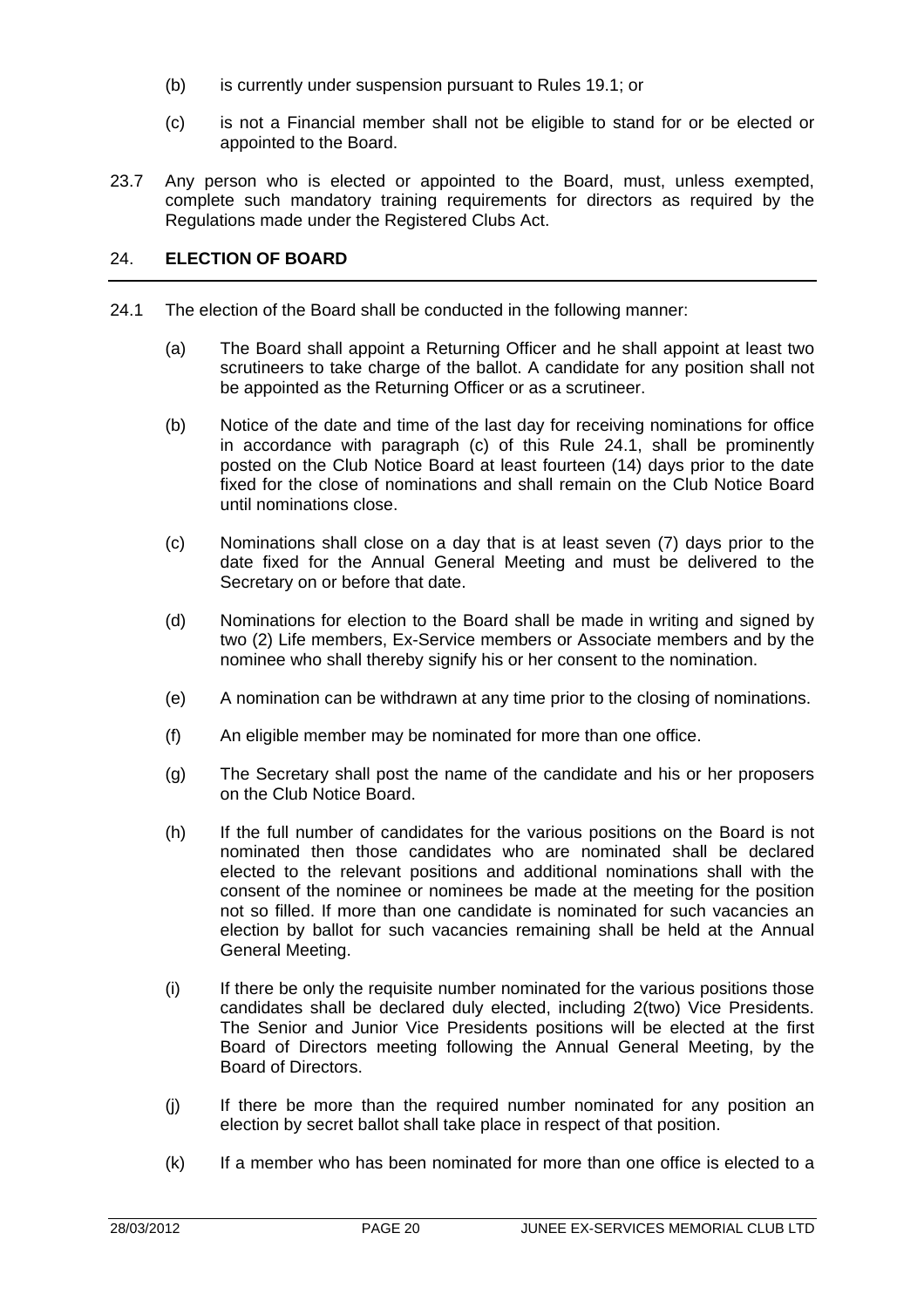senior office, the member shall be eliminated from the election for the junior office. For the purposes of this Rule 24.1 the order of seniority of shall be:

- (i) Firstly President
- (ii) Secondly Vice Presidents
- (iii) Thirdly Ordinary Board members
- (l) The Returning Officer shall supervise the preparation of ballot papers.
- (m) The order in which names appear on the ballot paper shall be determined by lot.
- (n) The ballot shall be conducted during such times as shall be determined by the Board from time to time.
- (o) The Returning Officer shall supervise the manner in which the ballot papers are issued.
- (p) Members shall record their vote in such manner as may be prescribed by the Board from time to time. Failure to comply with those requirements shall render the vote invalid.
- (q) Members shall place their ballot papers in the ballot box provided at the Club.
- (r) The Returning Officer shall supervise the safe custody of ballot papers returned.
- (s) The Returning Officer shall supervise the examination of ballot papers.
- (t) The decision of the Returning Officer as to the formality or informality of any vote shall be final.
- (u) The Returning Officer shall supervise the counting of votes.
- (v) In the event of an equality of votes, the Returning Officer shall draw lots between the candidates and the candidate who is drawn first shall be declared elected to that position.
- (w) The Returning Officer shall report the result of the ballot to the meeting.
- (x) If the Returning Officer is not present, a scrutineer shall perform the duties of the Returning Officer set out in this Rule 24.1.
- (y) The Board may, at any time, engage the services of a professional electoral consultant or company to perform, or assist in performing, any or all of the duties of the Returning Officer or scrutineers set out in this Rule 24.1.
- (z) If at the close of the Annual General Meeting any vacancies remain on the Board, such vacancies shall be casual vacancies and may be filled in accordance with Rule 31.2.
- 24.2 The Board shall have the power to make by-laws regulating all matters in connection with the election of the Board that are not inconsistent with Rule 24.1.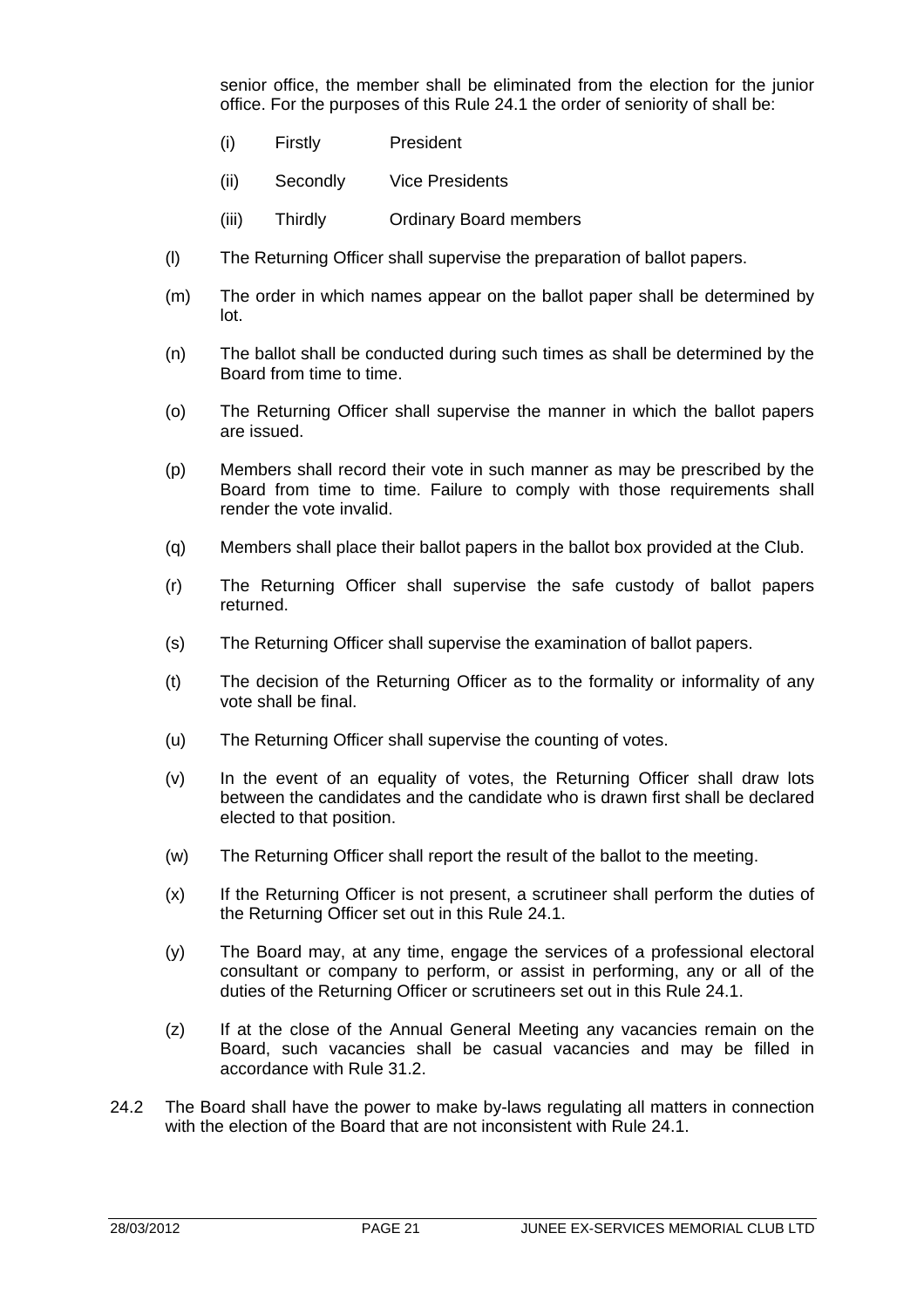#### 25. **POWERS OF THE BOARD**

25.1 The Board shall be responsible for the management of the business and affairs of the Club.

#### **GENERAL POWERS**

25.2 The Board may exercise its powers and do all such acts and things as the Club is by this Constitution or otherwise authorised to exercise and do and which are not hereby or by Statute directed or required to be exercised or done by the Club in general meeting but subject nevertheless to the provisions of the Act and the Registered Clubs Act and of this Constitution and to any amendments to this Constitution provided that no such amendment shall invalidate any prior act of the Board which would have been valid if such amendment had not been made.

#### **SPECIFIC POWERS**

- 25.3 Without derogating from the general powers conferred by Rule 25.2, the Board shall have power from time to time:
	- (a) To make, alter and repeal By-Laws pursuant to Rule 25.17.
	- (b) To enforce or procure the enforcement of all By-Laws by suspension from enjoyment of the Club privileges or any of them or otherwise as the Board thinks fit.
	- (c) To purchase or otherwise acquire for the Club any property rights or privileges which the Club is authorised to acquire at such price and generally on such terms and conditions as it shall think fit.
	- (d) To secure the fulfilment of any contract or engagement entered into by the Club by mortgaging or charging all or any of the property of the Club as may be thought fit.
	- (e) To institute, conduct, defend, compound or abandon any legal proceedings by or against the Club or its officers or otherwise concerning the affairs of the Club and also to compound or allow time for payment and satisfaction of any debts due to any claims or demands by or against the Club and to refer any claims or demands by or against the Club to arbitration and to observe and perform any award that may be made through the arbitration process.
	- (f) To determine who shall be entitled to sign or endorse on the Club's behalf contracts, receipts, acceptances, cheques, bills of exchange, promissory notes and other documents or instruments.
	- (g) To invest and deal with any of the moneys of the Club not immediately required for the purposes of the Club upon such securities and in such manner as the Board may think fit and from time to time to vary or realise such investments.
	- (h) From time to time at its discretion to borrow or secure the payment of any sum or sums of money for the purposes of the Club and raise or secure the payment of such sum or sums in such manner and upon such terms and conditions in all respects as it shall think fit and to give security including by way of mortgage and/or charge upon or over all or any part of the Club's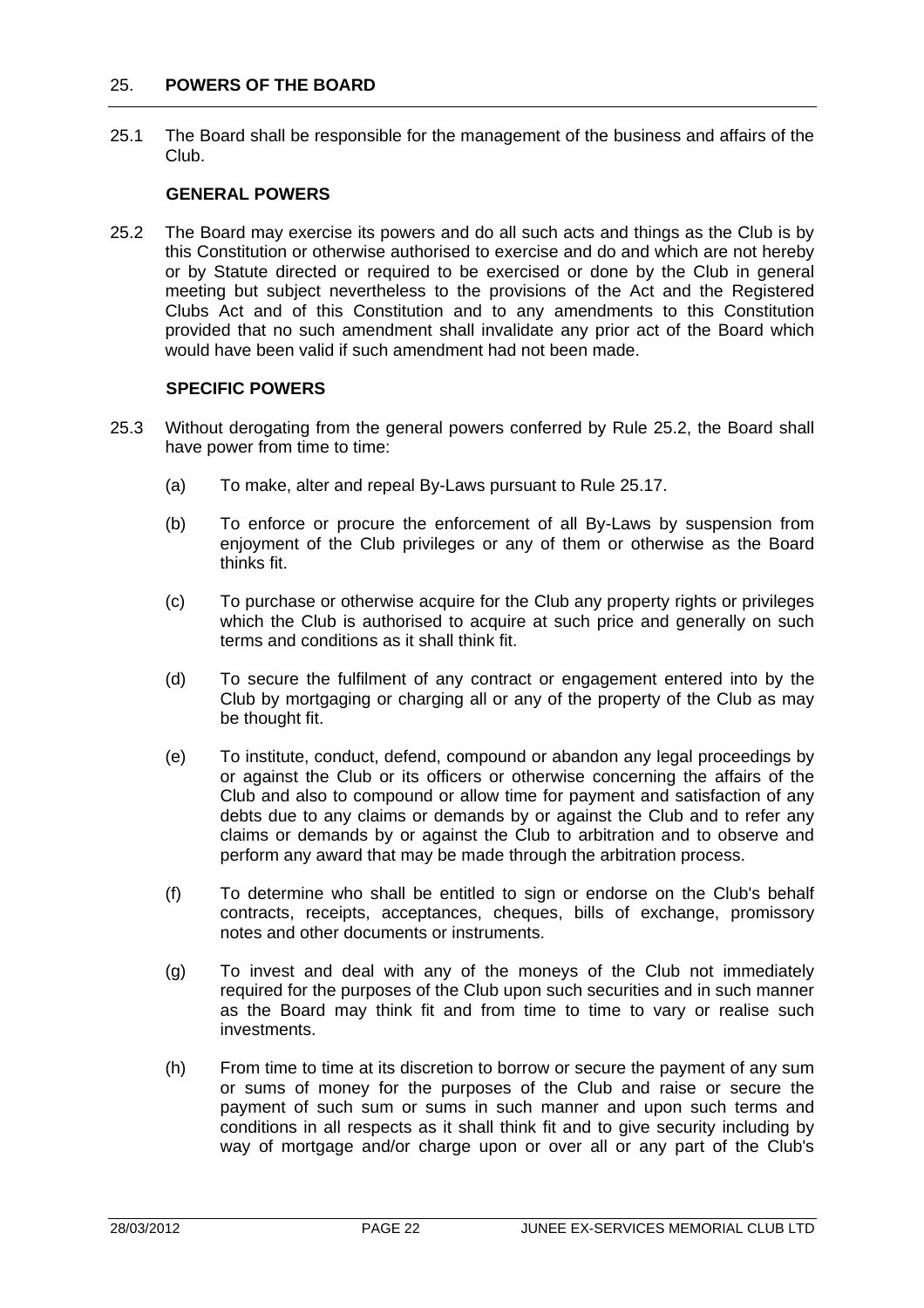property both present and future.

- (i) To sell, lease, exchange or otherwise dispose of any furniture, fittings, equipment, plant, goods or chattels belonging to the Club subject to the requirements of Section 41J of the Registered Clubs Act and the Liquor Act.
- (j) To appoint, discharge and arrange the duties and powers of the Secretary, to determine the remuneration and terms of employment of the Secretary, and to specify and define the duties of the Secretary.
- (k) To engage, appoint, control, remove, discharge, suspend and dismiss managers, officers, representatives, agents and servants or other employees in respect to permanent, temporary or special services as it may from time to time think fit and to determine the duties, pay, salary, emoluments or other remuneration and to determine with or without compensation any contract for service or otherwise. The Board may delegate these powers (or any of them) to the Secretary of the Club from time to time.
- (l) To set the entrance fees and annual or other subscriptions and fees payable by all members.
- (m) To fix the maximum number of persons who may be admitted to each class of membership of the Club in accordance with this Constitution.
- (n) To affiliate with any sporting club or sporting association whether incorporated or unincorporated and in accordance with this Constitution nominate members to represent the Club on such sporting club, or sporting association.
- (o) To impose any restrictions or limitations on the rights and privileges of members, Honorary members and guests relating to the use by them of the Club premises and/or any amenity or facility therein contained or relating to their conduct, behaviour, clothing and dress whilst on the Club's premises.

#### **COMMITTEES**

- 25.4 Without derogating from the general powers conferred by Rule 25.2, the Board shall have power from time to time to delegate any of its powers to committees consisting of any:
	- (a) Director;
	- (b) Member;
	- (c) Employee;
	- (d) Person who is not a member but who has a particular skill or expertise which they will apply to a committee; or any combination thereof. The Board shall also have the power from time to time to revoke any such delegation.
- 25.5 Any committee so formed shall, in the exercise of the powers so delegated, conform to any regulation or restriction that the Board may from time to time impose.
- 25.6 The President shall be ex officio a member of all such committees and may nominate a director to represent him or her on such committees.
- 25.7 Any committee may meet and adjourn as it thinks proper. Questions arising at any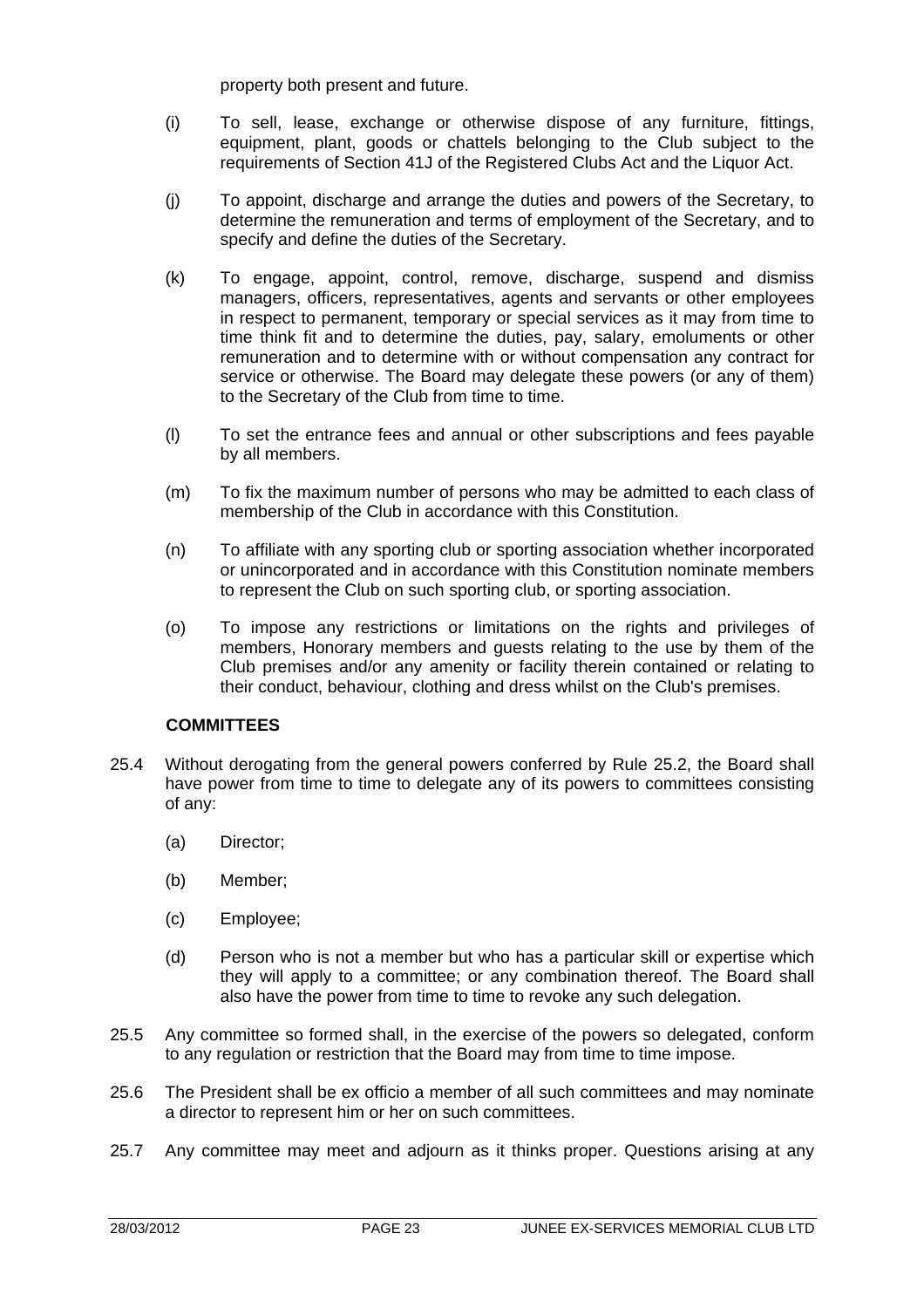meeting of a committee shall be determined by a majority of votes of the members present and in the case of an equality of votes the chairperson of the meeting shall have a second and casting vote.

- 25.8 The meetings and proceedings of any committee consisting of two or more persons shall be governed by the provisions herein contained for regulating the meetings and proceedings of the Board so far as the same are applicable thereto and are not superseded by this Rule 25 or by any by-law made by the Board pursuant to this Rule 25.
- 25.9 Any Committee shall make minutes of its meetings and will forthwith submit those minutes to the Board and the Board will retain those minutes as if they were minutes of the Board.

#### **SUB CLUBS**

- 25.10 Without derogating from the general powers conferred by Rule 25.2, the Board shall have power from time to time to:
	- (a) Establish sub clubs with such objects, powers and membership qualifications as the Board may determine from time to time.
	- (b) Allow each of the sub clubs established pursuant to this Rule 25.10 or those already in existence, to conduct, manage and control sport or other activities for which they were respectively established within the Club.
	- (c) Allow all such sub clubs referred to in (b) above to create or continue to have rules and by-laws for the control and regulation of the sporting and social activities of such sub clubs.
	- (d) Permit any such sub club to adopt a name distinctive of such sub club (provided it be described as a sub club of the Club) and to become affiliated with the bodies controlling sports in New South Wales on such terms and conditions (not inconsistent with this Constitution or the Registered Clubs Act) as such controlling bodies may from time to time require and to pay on behalf of the Club capitation or affiliation fees to any such controlling bodies or as required by such bodies.
- 25.11 Any of the sub clubs established pursuant to Rule 25.10 or those already in existence must conform to any By-Law made by the Board pursuant to Rule 25.17.
- 25.12 The President shall be ex officio a member of all the committees of such sub clubs and may nominate a director to represent him or her on the committees of such sub clubs.
- 25.13 Subject to the general control and supervision of the Board, each such sub club may manage its own affairs but shall make regular reports to the Board (or otherwise as maybe required from time to time by the Board). The Minutes and records of each sub club and its governing body shall also be produced promptly to the Board which shall review and preserve such minutes and records.
- 25.14 The Board may empower each such sub club to open and operate a bank account in the name of the section in such bank or banks as the Board may from time to time approve provided that the persons eligible to operate upon any such account shall be approved by the Board which from time to time may remove and replace such persons or any of them.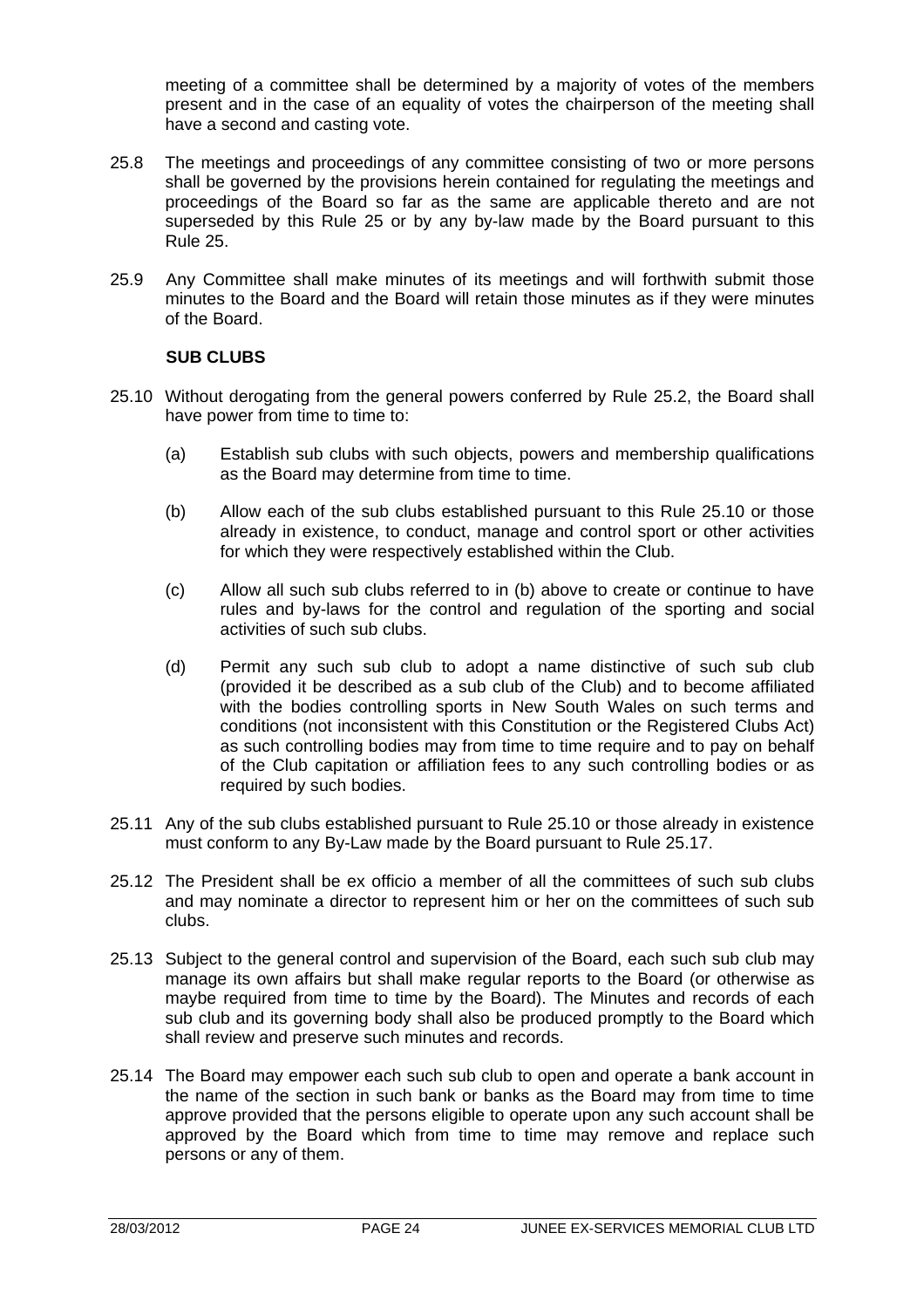- 25.15 Subject as hereinafter provided the constitutions of each such sub club may be amended from time to time by a majority of the members for the time being of such sub club at a general meeting of such members either annually or at a meeting convened specifically for such purpose provided that no amendment proposed to and approved by the meeting of members of the sub club shall have effect unless and until it shall have been approved by resolution of the Board. Such approval shall not be unreasonably withheld. The Constitution, Rules and By-Laws of each such Sub-Club shall not be inconsistent with this Constitution or the procedures set out in this Constitution or the Club's By-Laws.
- 25.16 Any disciplinary action by a sub club in respect of any member of such sub club shall at once be reported to the Board together with the reasons therefore and with a recommendation as to further action (if any) to be taken by the Board.

#### **BY-LAWS**

- 25.17 The Board may make, such By-laws not inconsistent with this Constitution as, in the opinion of the Board, are necessary or desirable for the proper conduct and management of the Club and may amend or repeal any such By-laws.
- 25.18 Without limiting the generality of Rule 25.17 the Board may regulate:
	- (a) such matters as the Board are specifically by this Constitution empowered to regulate by By-law;
	- (b) the general management, control and trading activities of the Club;
	- (c) the control and management of the Club premises;
	- (d) the management and control of play and dress on the bowling greens;
	- (e) the upkeep and control of the bowling greens; the (f)control and management of all competitions; the (g)conduct of members and guests of members;
	- (f) the privileges to be enjoyed by each category of members; the (i)relationship between members and Club employees; and
	- (g) generally, all such matters as are commonly the subject matter of the Constitution or By-laws or which by the Constitution are not reserved for decision by the Club in general meeting.
- 25.19 Any By-law made under this Rule 25.17 or any other Rule shall come into force and be fully operative upon the posting of an appropriate notice containing such By-law on the Club Notice Board.
- 25.20 The Board shall cause a copy of all By-laws to be made available to any member on request and without charge to that member.

# 26. **PROCEEDINGS OF THE BOARD**

- 26.1 The Board may meet together for the dispatch of business, adjourn and otherwise regulate its meetings as it thinks fit provided that the Board shall meet whenever it deems it necessary but at least once in each calendar month for the transaction of business.
- 26.2 A record of all members of the Board present at each Board meeting and of all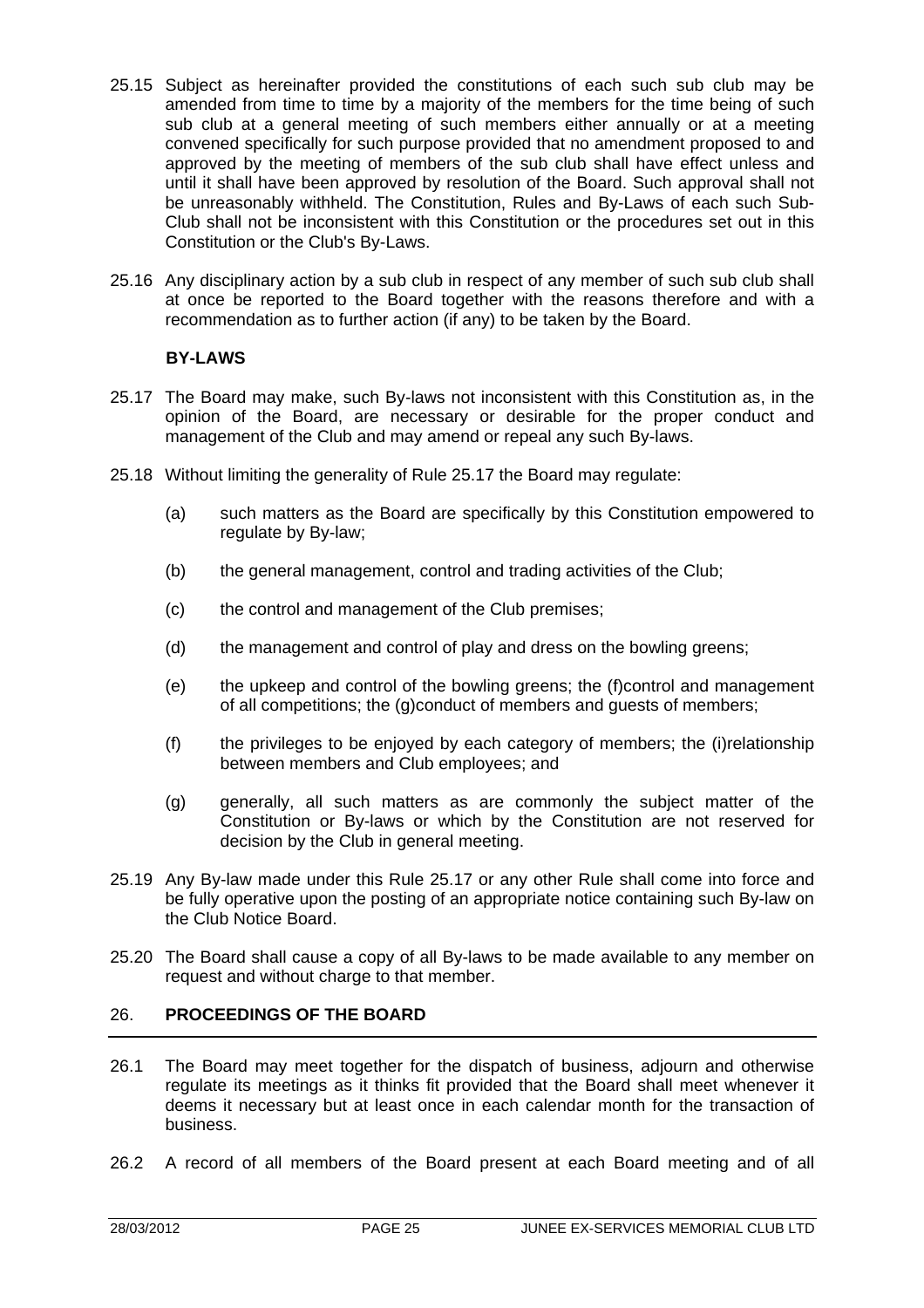resolutions and proceedings of the Board at such meeting shall be entered in a Minute Book provided for that purpose.

- 26.3 The President shall be entitled to take the chair at every meeting of the Board. If the President is not present or is unwilling or unable to act then the Senior Vice President shall take the chair of the meeting. If the Senior Vice President is not present or is unwilling or unable to act then the directors present shall elect one of their number to take the chair for that meeting.
- 26.4 The quorum for meetings of the Board shall be five (5) members personally present.
- 26.5 The President may at any time, and the Secretary upon the request of not less than two (2) directors, shall convene a meeting of the Board.
- 26.6 Subject to this Constitution questions arising at any meeting of the Board shall be decided by a majority of votes and a determination by a majority of the Board shall for all purposes be deemed a determination of the Board. In case of an equality of votes the chairperson of the meeting shall have a second or casting vote.
- 26.7 The continuing directors on the Board may act notwithstanding any vacancy in the Board, but if and so long as their number is reduced below the number fixed by this Constitution as the necessary quorum of the Board, the continuing director or directors may act for the purpose of increasing the number of directors on the Board to that number or of summoning a general meeting of the Club, but for no other purpose.
- 26.8 All acts done by any meeting of the Board or of a committee or by any person acting as a member of the Board shall, notwithstanding that it is afterwards discovered that there was some defect in the appointment of any such member of the Board or person acting as aforesaid, or that the members of the Board or any of them were disqualified, be as valid as if every such person had been duly appointed and was qualified to be a member of the Board.
- 26.9 A resolution in writing signed by all the directors shall be as valid and effectual as if it had been passed at a meeting of the Board duly convened and held. Any such resolution may consist of several documents in like form each signed by one or more directors. The resolution shall be passed when the last director signs the document containing the resolution, and it shall be ratified at the next Board meeting.
- 26.10 A meeting of the Board may be called or held using any technology consented to by all the directors. The consent may be a standing one. A director may only withdraw his or her consent within a reasonable period before the meeting.

# 27. **DECLARATIONS OF INTERESTS BY DIRECTORS**

- 27.1 Any director who has a material personal interest in a matter that relates to the affairs of the Club must, as soon as practicable after the relevant facts have come to the director's knowledge and in accordance with Section 41C of the Registered Clubs Act:
	- (a) declare the nature of the interest at a meeting of the Board; and
	- (b) comply with Rule 27.6.
- 27.2 Any director who has or acquires a financial interest in respect of a hotel must in accordance with Section 41D of the Registered Clubs Act give a written declaration of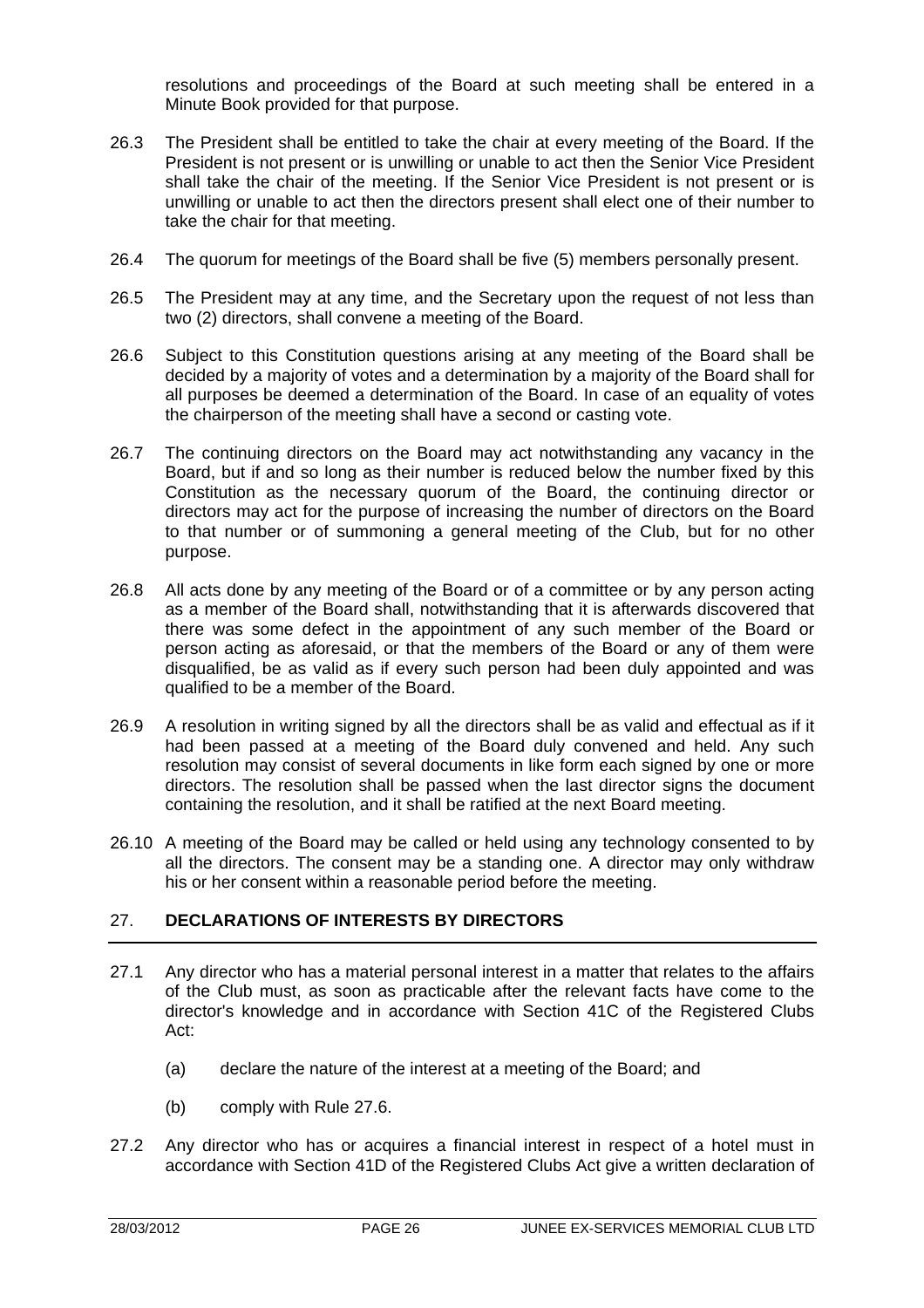that interest to the Secretary of the Club within fourteen (14) days.

- 27.3 A director must, in accordance with Section 41E of the Registered Clubs Act, declare any gift or remuneration received from an affiliated body (as defined in the Registered Clubs Act) if the value of the gift or the amount of the remuneration exceeds such amount as may be prescribed by the Regulations under the Registered Clubs Act.
- 27.4 A director must, in accordance with Section 41F of the Registered Clubs Act, submit a written return in each year to the Club declaring any gift or remuneration received by that director from a person or organisation that is party to a contract or commercial arrangement with the Club if the value of the gift or the amount of the remuneration exceeds such amount as may be prescribed by the Registered Clubs Act.
- 27.5 Deleted.

#### **PROHIBITION ON DIRECTORS WITH MATERIAL INTEREST FROM VOTING**

- 27.6 In accordance with Section 195 of the Act, a director who has a material personal interest in a matter that is being considered at a meeting of the Board, or of the Directors of the Club:
	- (a) must not vote on the matter; and
	- (b) must not be present while the matter is being considered at the meeting.
- 27.7 The Board shall not pass a resolution for the purposes of Section 195(2) of the Act exempting a director from the provisions of Rule 27.6.

# 28. **CONTRACTS WITH DIRECTORS**

- 28.1 In accordance with Section 41K of the Registered Clubs Act, the Club must not enter into a commercial arrangement or a contract with a Director or with a company or other body in which a Director has a pecuniary interest, unless the proposed commercial arrangement or contract is first approved by the Board.
- 28.2 A "pecuniary interest" in a company for the purposes of Rule 28.1 does not include any interest exempted by Regulation made under the Registered Clubs Act.
- 28.3 Provided that the provisions of Rule 27.1, Rule 27.6 and Rule 28.1 have been satisfied with respect to a commercial arrangement or a contract:
	- (a) the director shall not be disqualified from office by reason of his or her interest in that commercial arrangement or contract.
	- (b) the commercial arrangement or a contract shall not, by reason of that directors interest, be avoided.
	- (c) the director shall not be liable to account to the Club for any profit realised by that commercial arrangement or contract.

# 29. **CONTRACTS WITH SECRETARY**

29.1 Subject to Rule 29.2, the Club must not enter into a commercial arrangement or contract for the provision of goods or services with: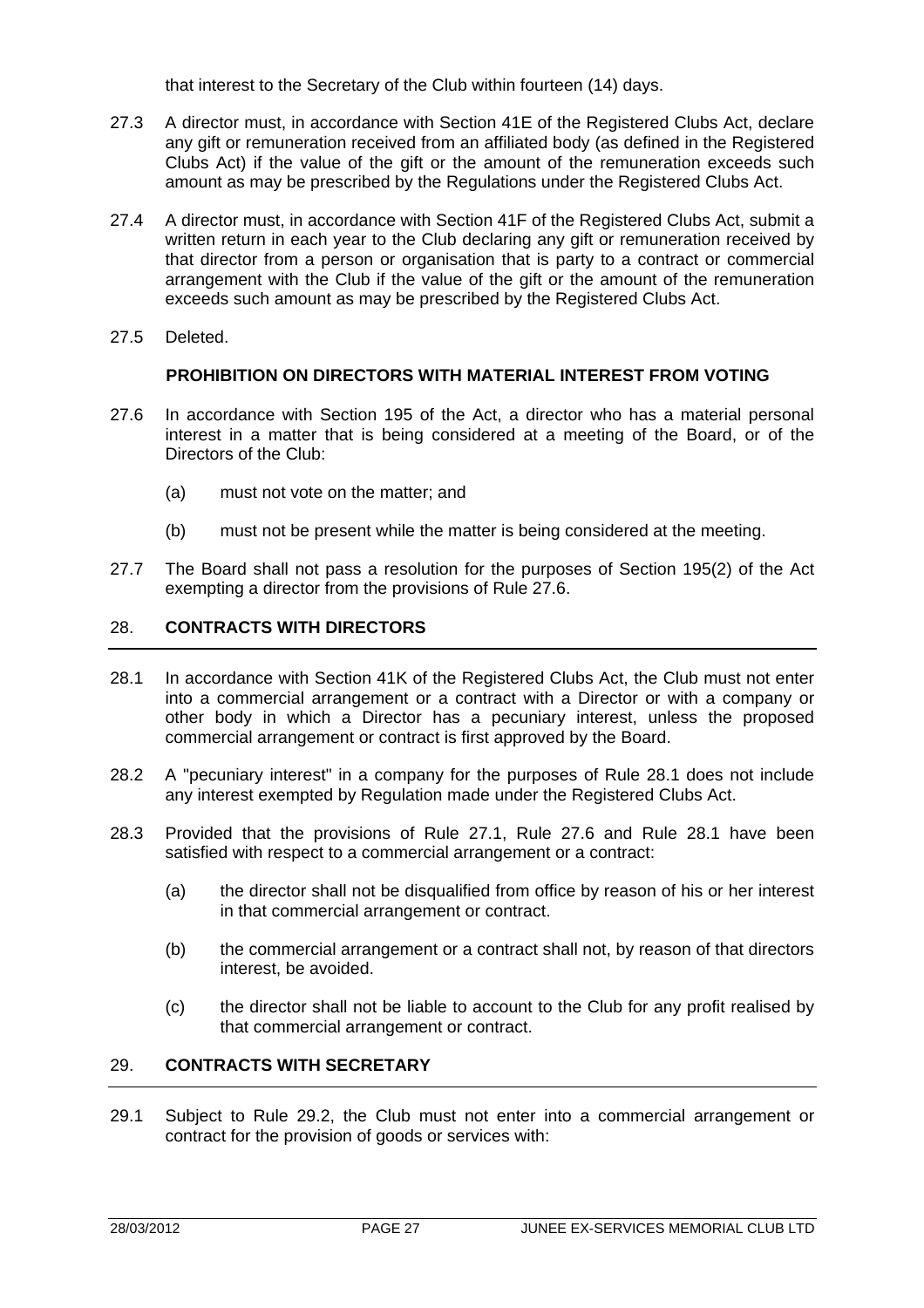- (a) the Secretary;
- (b) any close relative (as defined in the Registered Clubs Act) of the Secretary; or
- (c) any company or other body in which the Secretary or a close relative of the Secretary has a controlling interest (as defined in the Registered Clubs Act).
- 29.2 Rule 29 does not prevent the Club entering into a contract with any of the above persons which is:
	- (a) a contract of employment; or
	- (b) otherwise permitted by the Registered Clubs Act.

#### 30. **REMOVAL FROM OFFICE OF DIRECTORS**

- 30.1 The members in general meeting may by ordinary resolution:
	- (a) remove from office any director, directors or the whole of the Board before the expiration of his or her or their period of office;
	- (b) appoint another person or persons in his or her or their stead provided any person so appointed is eligible to be a director in accordance with this **Constitution**
- 30.2 Any person appointed pursuant to paragraph 30.1(b) shall hold office during such time only as the person whose place he or she is appointed would have held the same if he or she had not been so removed.
- 30.3 Notice of the intention to move a resolution to remove a member of the Board from office must be given to the Club at least two (2) months before the meeting at which the resolution is to be considered and voted on. The provisions of Section 203D of the Act shall be followed in relation to that meeting.

# 31. **VACANCIES ON BOARD**

- 31.1 The office of a member of the Board shall automatically be vacated if the person holding that office:
	- (a) becomes insolvent under administration.
	- (b) is convicted of any offence referred to in Section 206B of the Act.
	- (c) Deleted.
	- (d) becomes of unsound mind or a person whose person or estate is liable to be dealt with in any way under the law relating to mental health.
	- (e) is absent from meetings of the Board for a continuous period of three (3) months without leave of absence from the Board and the Board resolves that the office be vacated.
	- (f) by notice in writing given to the Secretary resigns from office as a director.
	- (g) becomes prohibited from being a member of the Board by reason of any order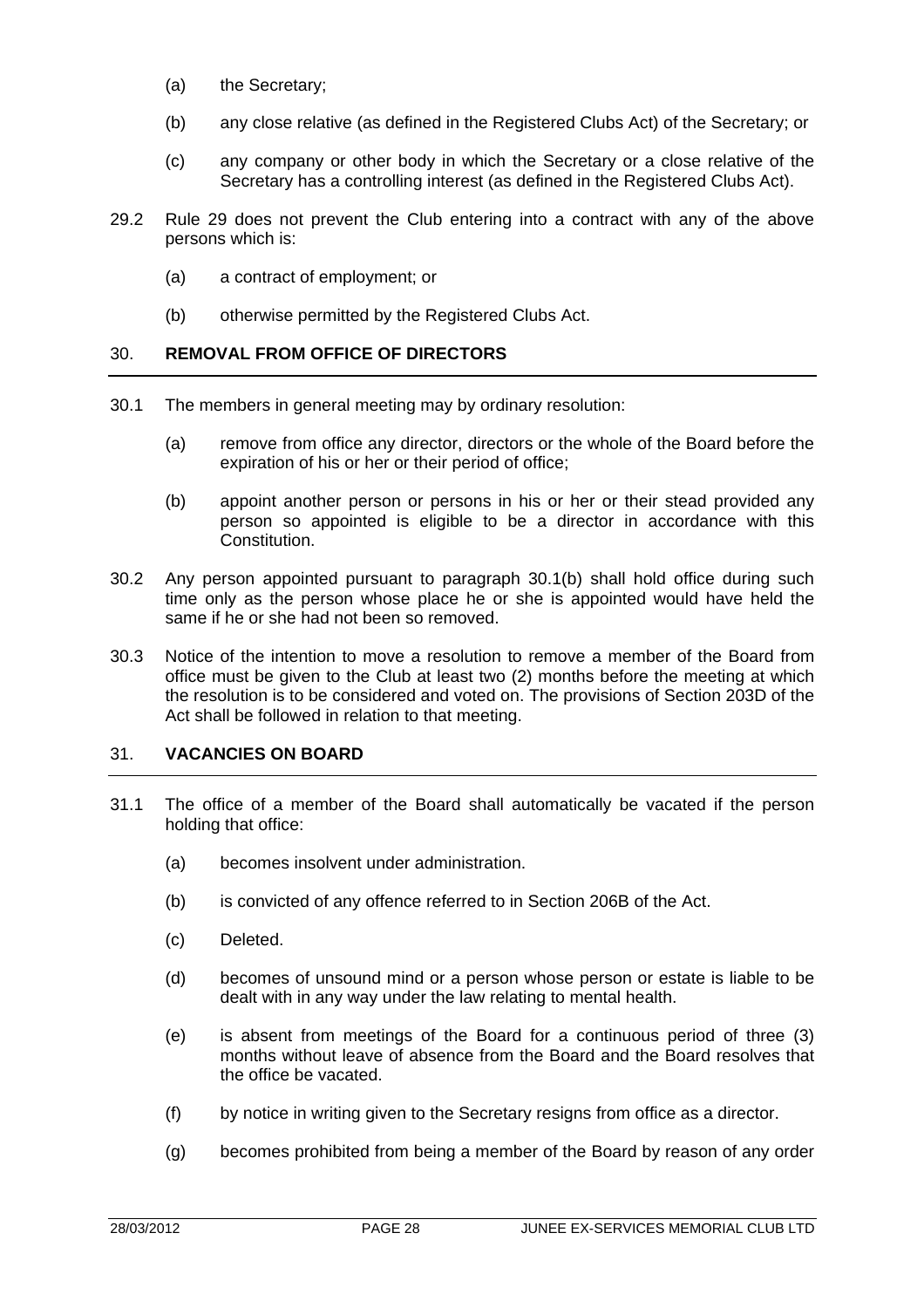made under the Act or is disqualified from holding office as a director pursuant to any order or declaration made under the Registered Clubs Act or the Liquor Act.

- (h) ceases to be a member of the Club.
- (i) becomes an employee of the Club.
- (j) fails to complete the mandatory training requirements for directors referred to in Rule 23.7 within the prescribed period (unless exempted).
- 31.2 The Board shall have power at any time and from time to time, to appoint any eligible person to the Board to fill a casual vacancy. The person so appointed shall hold office only until the conclusion of the following Annual General Meeting. If a vacancy arises in the office of President, Senior Vice President or Junior Vice President, the Board must fill that vacancy from amongst themselves notwithstanding the requirements of Rule 23.5 and then fill any vacancy which has been created by the appointment of a President, Senior Vice President or Junior Vice President as the case may be.

#### 32. **GENERAL MEETINGS**

- 32.1 A general meeting of the members of the Club must be held for a proper purpose.
- 32.2 A general meeting called the Annual General Meeting shall be held once at least in every calendar year at such time and place as may be determined by the Board but within five (5) months of the close of the financial year and, where possible, in the month of March in each year. All meetings other than Annual General Meetings shall be called general meetings.
- 32.3 The President or the Board may whenever he or it considers fit call and arrange to hold a general meeting of the Club.
- 32.4 (a) Subject to this Rule 32, the Board must call and arrange to hold a general meeting of the Club on the request of members with at least five per cent (5%) of the votes that may be cast at the general meeting.
	- (b) In this Rule 32.4 the term "**the request**" shall mean the request referred to in paragraph (a).
	- (c) The request must:
		- (i) be in writing; and
		- (ii) state any resolution to be proposed at the meeting;
		- (iii) be signed by the members making the request;
		- (iv) be given to the Secretary.
	- (d) Separate copies of a document setting out the request may be used for signing by the members if the wording of the request is identical in each copy.
	- (e) The Board must call the meeting within twenty one (21) days after the request is given to the Secretary. The meeting is to be held not later than two (2) months after the request is given to the Secretary.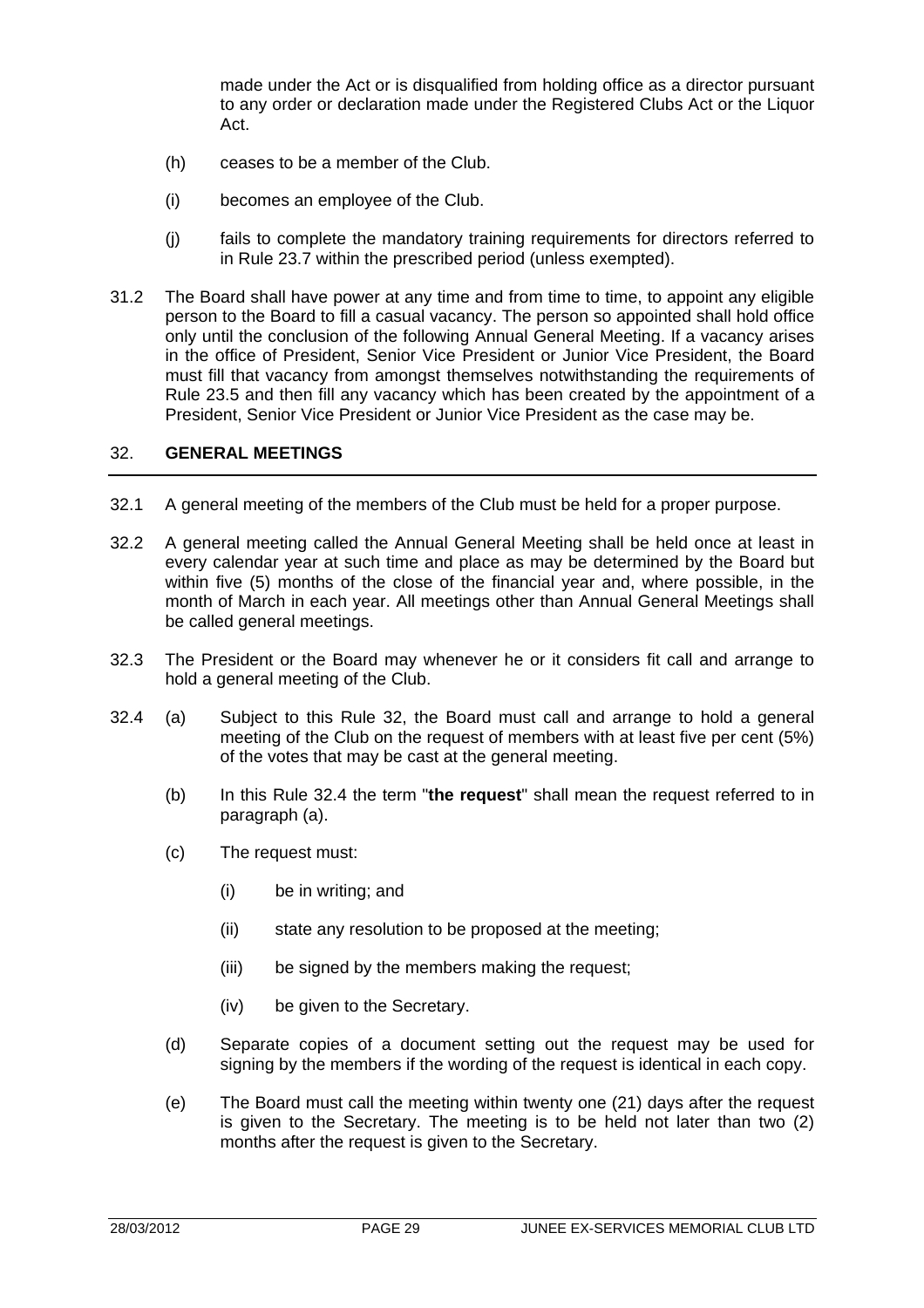- (f) Members with more than 50% of the votes of all the members who make the request may call and arrange to hold a general meeting if the Board do not do so within twenty one (21) days after the request is given to the Secretary.
- (g) The meeting referred to in paragraph (f) of this Rule 32.4 must be called in the same way, so far as is possible, in which general meetings of the Club may be called. The meeting must be held not later than three (3) months after the request is given to the Club.
- (h) To call the meeting the members requesting the meeting may ask the Secretary for a copy of the Register of Members and the Secretary must give the members the copy of the Register without charge.
- (i) The Club must pay the reasonable expenses the members incurred because the Board failed to call and arrange to hold the meeting. The Club may recover the amount of the expenses from the directors of the Club. However, a director is not liable for the amount if that director proves that he or she took all reasonable steps to cause the directors to comply with this Rule 32.4. The directors who are liable are jointly and individually liable for the amount. If a director who is liable for the amount does not reimburse the Club the Club must deduct the amount from any sum payable as fees payable to, or remuneration (including an honorarium) of the director.

# **NOTICE OF GENERAL MEETINGS**

- 32.5 At least twenty one (21) days notice in writing of the Annual General Meeting and of any general meeting of the members of the Club must be given to all Full members who are entitled to attend and vote at that meeting and to the auditor.
- 32.6 A notice of a general meeting of the Club's members must:
	- (a) set out the place, date and time of the meeting; and
	- (b) state the general nature of the meeting's business;
	- (c) if a special resolution is to be proposed at the meeting set out an intention to propose the special resolution and state the resolution.
- 32.7 A copy of a notice of a general meeting of the members of the Club (including an Annual General Meeting) shall also be posted on the Club Notice Board for a period of not less than twenty one (21) days prior to the date of the meeting.
- 32.8 Neither the accidental omission to give notice of a meeting or the non-receipt by any person of notice of a meeting nor the omission to post a copy of a notice of the meeting on the Notice Board shall invalidate any proceedings at such meeting unless pursuant to Section 1322 of the Act such proceedings are declared to be void.

# **ANNUAL GENERAL MEETINGS**

- 32.9 The business of the Annual General Meeting shall be as follows:
	- (a) to confirm the Minutes of the previous Annual General Meeting; and
	- (b) to receive and consider the reports referred to in Rule 35.4;
	- (c) to elect the Board;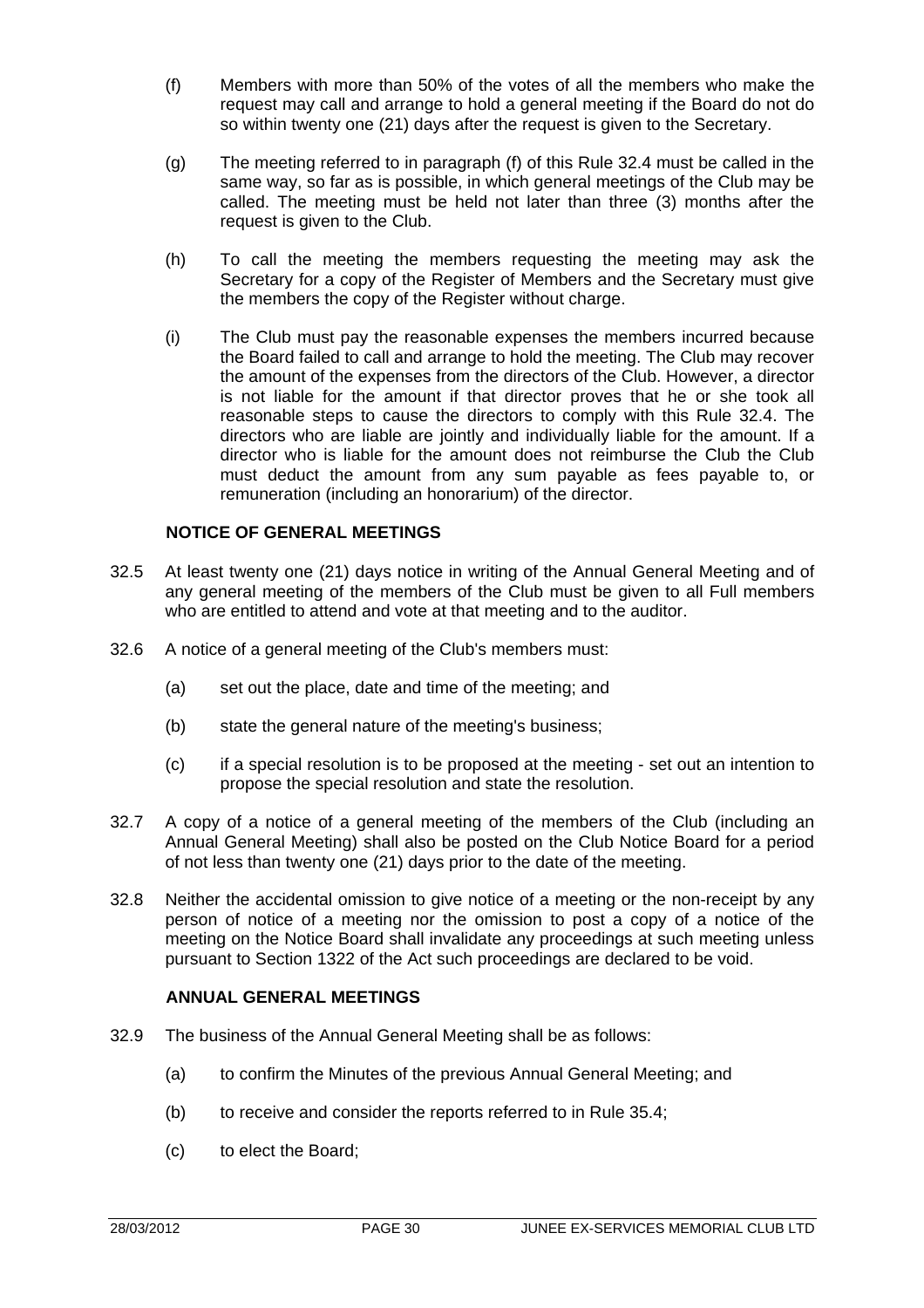- (d) to appoint an Auditor or Auditors in the event that there be a vacancy in the office of Auditor;
- (e) to approve the reimbursement of directors' expenses and the payment of honorariums (if any);
- (f) to deal with any other business of which due notice has been given to the members.
- 32.10 (a) The Chairperson of the Annual General Meeting must allow a reasonable opportunity for the members as a whole at the meeting to ask questions about or make comments on the management of the Club.
	- (b) If the Club's auditor or a representative of the Club's auditor is at the meeting, the Chairperson of the Annual General Meeting must allow a reasonable opportunity for the members as a whole at the meeting to ask the auditor or the auditor's representative questions relevant to the conduct of the audit and the preparation and conduct of the auditor's report.

#### **AUDITOR'S RIGHT TO BE HEARD AT GENERAL MEETINGS**

- 32.11 The Club's auditor shall be given notice of all general meetings at the same time as such notice is given to the members and is entitled to attend any general meeting of the Club.
- 32.12 The auditor is entitled to be heard at the meeting on any part of the business of the meeting that concerns the auditor in their capacity as auditor.
- 32.13 The auditor is entitled to be heard even if:
	- (a) the auditor retires at the meeting; or
	- (b) the meeting passes a resolution to remove the auditor from office;
- 32.14 The auditor may authorise a person in writing as their representative for the purpose of attending and speaking at any general meeting.

#### **PROCEEDINGS AT GENERAL MEETINGS**

- 32.15 The President shall be entitled to take the chair at every general meeting. If the President is not present or is unwilling or unable to act then the Senior Vice President shall take the chair of the meeting. If the Senior Vice President is not present or is unwilling or unable to act then the directors present shall elect one of their number, or another suitable person to take the chair for that general meeting.
- 32.16 Every member when eligible to vote shall be entitled to vote on a show of hands and on the taking of a poll and shall have one vote.
- 32.17 No member of the Club who is also an employee of the Club shall be eligible to vote at any meeting of the Club.
- 32.18 Every question submitted to a meeting other than a Special Resolution shall be decided by a simple majority of votes from those members present and voting and counted on a show of hands (unless a poll is demanded by five (5) members or by the chairperson) and in the case of an equality of votes whether on a show of hands or on a poll the chairperson of the meeting shall have a second or casting vote.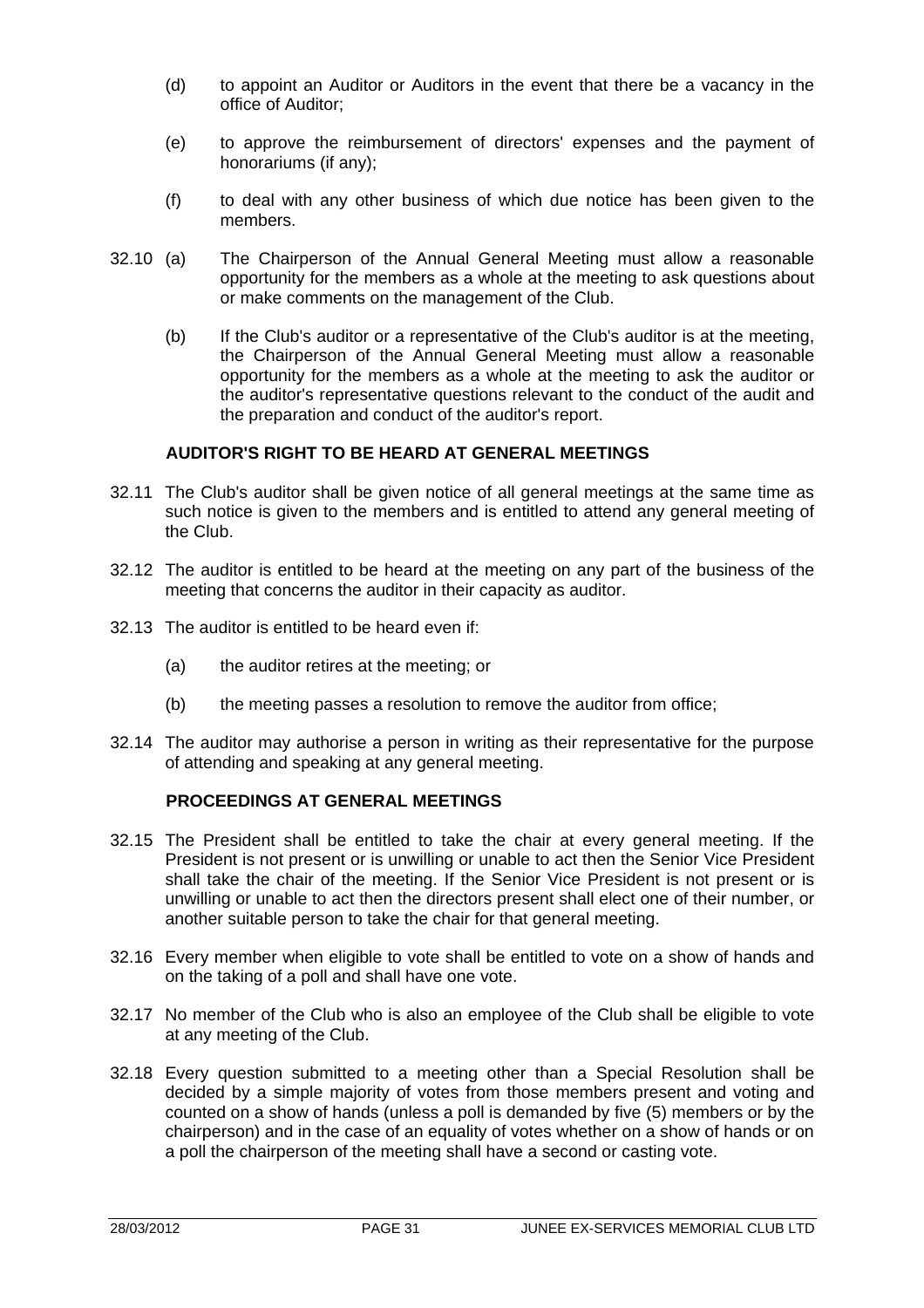- 32.19 If a poll is demanded it shall be taken in such manner and either at once or after the interval or adjournment or otherwise as the chairperson directs and the result of the poll shall be the resolution of the meeting at which the poll was demanded but a poll demanded on the election of the chairperson or on a question of adjournment shall be taken forthwith.
- 32.20 A demand for a poll may be withdrawn.
- 32.21 At any general meeting (unless a poll is demanded) a declaration by the chairperson that a resolution has been carried or carried by a particular majority or lost or not carried by a particular majority and an entry to that effect in the book containing the minutes of the proceedings of the Club shall be conclusive evidence of the fact without proof of the number or proportion of votes recorded in favour of or against such resolution.

# **QUORUM FOR GENERAL MEETINGS**

- 32.22 No business shall be transacted at any general meeting of members unless a quorum of members is present.
- 32.23 At any general meeting of the Club convened by the Board (including an Annual General Meeting), not less than twenty (20) members present in person and eligible to vote shall be a quorum. At any general meeting of the Club convened on the request of members, forty (40) members present in person and eligible to vote shall be a quorum.
- 32.24 If a quorum is not present within thirty (30) minutes after the time appointed for the commencement of the meeting, the meeting shall:
	- (a) be dissolved if it was convened at the request of members pursuant to Rule 32.4; or
	- (b) stand adjourned to the same day in the next week at the same time and place or to such other day time and place as the Board may determine.
- 32.25 If at any meeting adjourned pursuant to Rule 32.24(b) a quorum is not present, the members present shall be a quorum and may transact any business for which the meeting was called.

# **PROXY VOTING PROHIBITED**

- 32.26 A person shall not:
	- (a) Attend or vote at any meeting of the Club or of the Board or of any committee thereof; or
	- (b) Vote at any election including an election of a member or of the Board as the proxy of another person.

#### **ADJOURNMIENT OF GENERAL MEETINGS**

- 32.27 The Chairperson of a meeting may with the consent of the meeting at which a quorum is present (and shall if so directed by the meeting) adjourn the meeting from time to time and from place to place.
- 32.28 No business shall be transacted at any adjourned meeting other than the business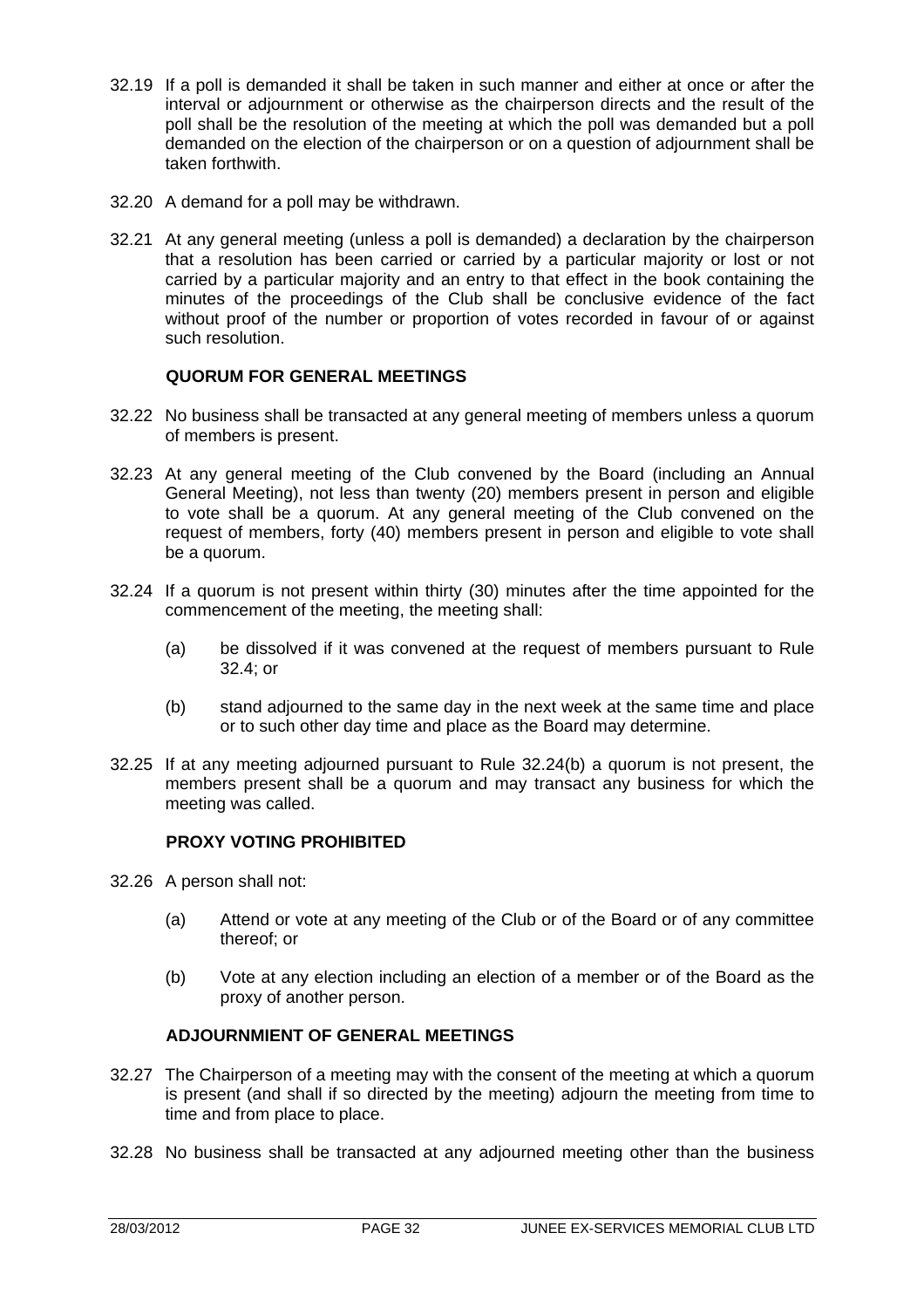left unfinished at the meeting from which the adjournment took place.

- 32.29 A resolution passed at a meeting resumed after an adjournment shall for all purposes be treated as having been passed on the date when it was in fact passed and shall not be deemed to have been passed on any earlier date.
- 32.30 It shall not be necessary to give any notice of an adjournment or of the business to be transacted at an adjourned meeting except when a meeting is adjourned for thirty (30) days or more, when notice of the adjourned meeting shall be given as in the case of an original meeting.

# 33. **MEMBERS' RESOLUTIONS AND STATEMENTS**

#### **MEMBERS' RESOLUTIONS**

- 33.1 The following members may give the Secretary notice of a resolution that they propose to move at a general meeting:
	- (a) members with at least 5% of the votes that may be cast on the resolution; or
	- (b) at least 100 members who are entitled to vote at a general meeting.
- 33.2 The notice must:
	- (a) be in writing;
	- (b) set out the wording of the proposed resolution; and
	- (c) be signed by the members proposing to move the resolution.
- 33.3 Separate copies of a document setting out the notice may be used for signing by members if the wording of the notice is identical in each copy.
- 33.4 The percentage of votes that members have is to be worked out as at the midnight before the members give the notice to the Secretary.
- 33.5 If the Secretary has been given notice of a resolution under Rule 33.1, the resolution is to be considered at the next general meeting that occurs more than two (2) months after the notice is given.
- 33.6 The Club must give all its members notice of the resolution at the same time, or as soon as practicable afterwards, and in the same way, as it gives notice of a meeting.
- 33.7 The Club is responsible for the cost of giving members notice of the resolution if the Club receives the notice in time to send it out to members with the notice of meeting.
- 33.8 The members requesting the meeting are jointly and individually liable for the expenses reasonably incurred by the Club in giving members notice of the resolution if the Club does not receive the members' notice in time to send it out with the notice of meeting. At a general meeting, the members present and entitled to vote may resolve that the Club meet the expenses itself.
- 33.9 The Club need not give notice of the resolution:
	- (a) if it is more than 1,000 words long or defamatory; or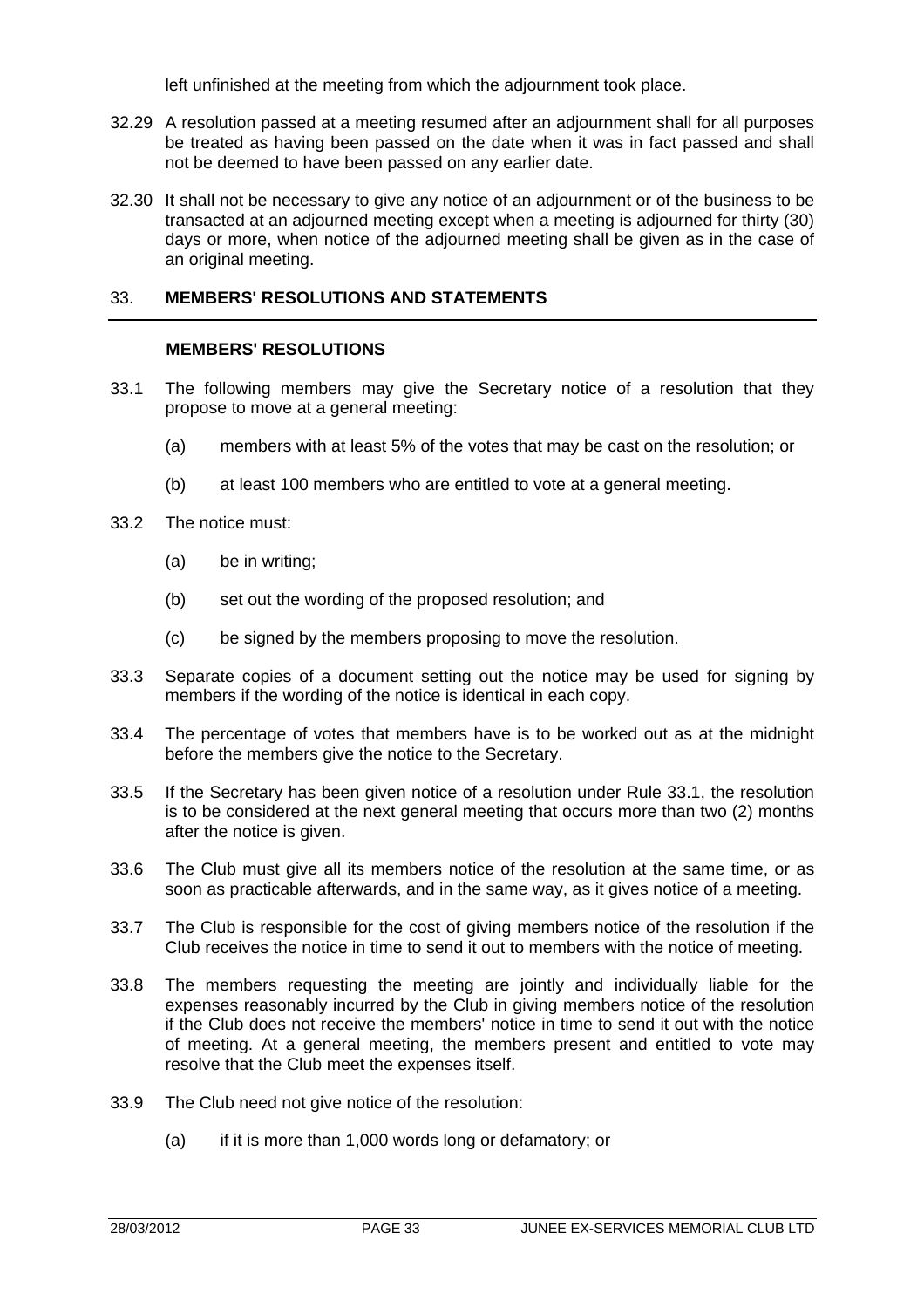(b) if the members making the request are to bear the expenses of sending the notice out - unless the members give the Club a sum reasonably sufficient to meet the expenses that it will reasonably incur in giving the notice.

#### **MEMBERS' STATEMENTS**

- 33.10 Members may request the Club to give all it's members a statement provided by the members making the request about:
	- (a) a resolution that is proposed to be moved at a general meeting; or
	- (b) any other matter that may be properly considered at a general meeting.
- 33.11 The request must be made by:
	- (a) members with at least 5% of the votes that may be cast on the resolution; or
	- (b) at least 100 members who are entitled to vote at the meeting.
- 33.12 The request must be:
	- (a) in writing;
	- (b) signed by the members making the request; and
	- (c) given to the Secretary.
- 33.13 Separate copies of a document setting out the request may be used for signing by members if the wording of the request is identical in each copy.
- 33.14 The percentage of votes that members have is to be worked out as at the midnight before the request is given to the Secretary.
- 33.15 After receiving the request, the Club must distribute to all its members a copy of the statement at the same time, or as soon as practicable afterwards, and in the same way, as it gives notice of a general meeting.
- 33.16 The Club is responsible for the cost of making the distribution if the Secretary receives the statement in time to send it out to members with the notice of meeting.
- 33.17 The members making the request are jointly and individually liable for the expenses reasonably incurred by the Club in making the distribution if the Club does not receive the statement in time to send it out with the notice of meeting. At a general meeting, the Club may resolve to meet the expenses itself.
- 33.18 The Club need not comply with the request:
	- (a) if the statement is more than 1,000 words long or defamatory; or
	- (b) if the members making the request are responsible for the expenses of the distribution - unless the members give the Club a sum reasonably sufficient to meet the expenses that it will reasonably incur in making the distribution.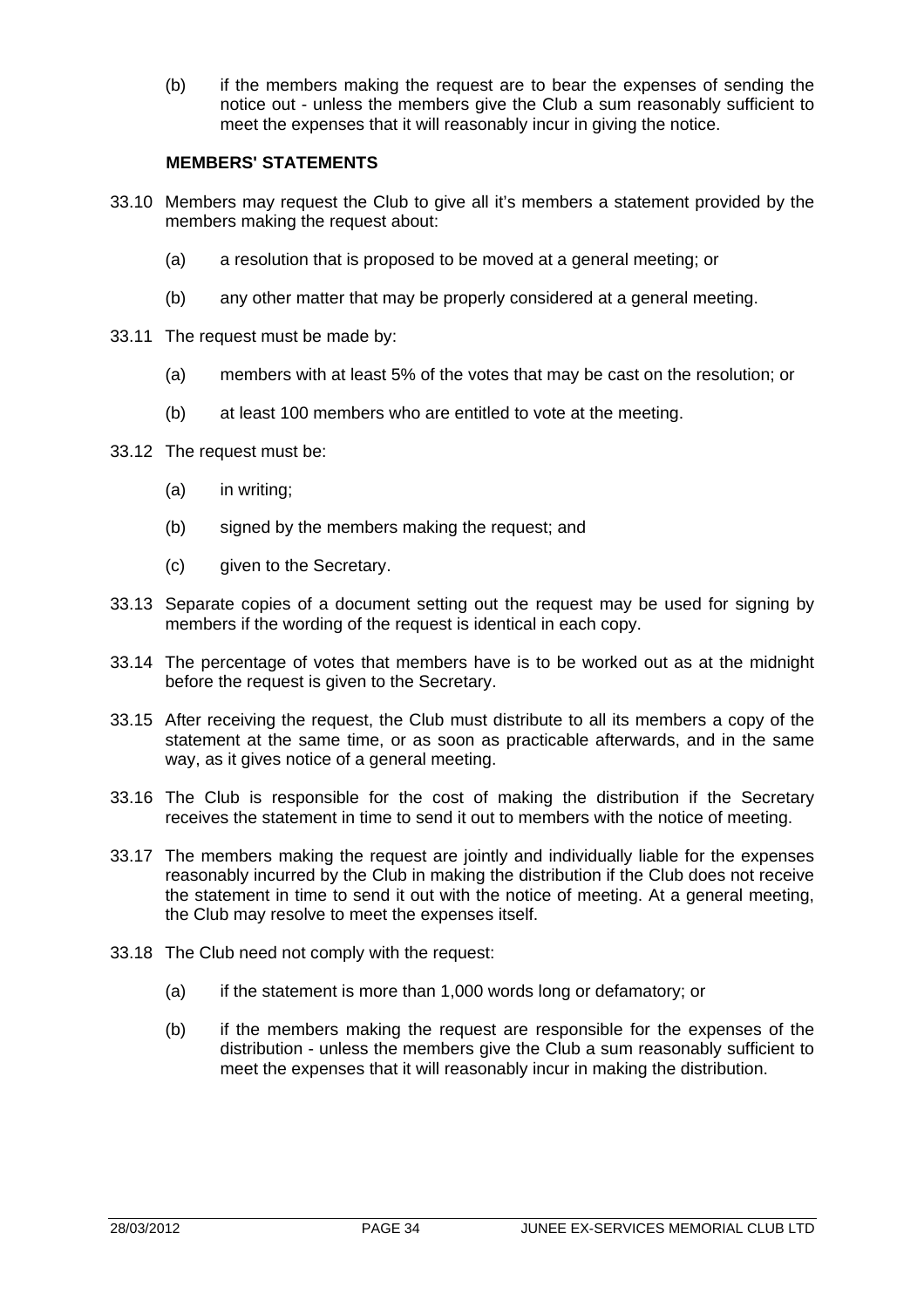#### **RESOLUTIONS FROM INDIVIDUAL MEMBERS**

- 33.19 Notwithstanding Rules 33.1 to 33.9, individual members may submit items of business and notices of motion which they wish to have included in the business of the Annual General Meeting. All such items of business and notices of motion must be in writing and received by the Secretary at least forty-two (42) days prior to the date fixed for such Annual General Meeting.
- 33.20 The Secretary shall cause all items of business and notices of motion referred to in Rule 33.19 to be presented to the Board and the Board shall have absolute discretion as to whether to include those items of business and/or notices of motion in the Notice of the Annual General Meeting that is sent to members.

# 34. **MINUTES**

- 34.1 The Club must keep minute books in which it records:
	- (a) proceedings and resolutions of general meetings of the Club; and proceedings and resolutions of meetings of the directors of the Club (including meetings of a committee of directors); resolutions passed by directors without a meeting.
- 34.2 The Club must ensure that:
	- (a) minutes of a meeting are signed within one (1) month of the meeting by the chairperson of the meeting or the chairperson of the next meeting; and
	- (b) minutes of the passing of a resolution without a meeting are signed by a director within one (1) month of the date on which the resolution is passed.
- 34.3 A minute that is so recorded and signed is evidence of the proceeding, resolution or declaration to which it relates, unless the contrary is proved.

#### 35. **ACCOUNTS AND REPORTING TO MEMBERS**

- 35.1 The Board shall:
	- (a) cause proper accounts and records to be kept with respect to the financial affairs of the Club in accordance with the Act and the Registered Clubs Act.
	- (b) prepare, on a quarterly basis, financial statements that incorporate:
		- (i) the Club's profit and loss accounts and trading accounts for the quarter; and
		- (ii) a balance sheet as at the end of the quarter.
	- (c) cause the financial statements referred to in paragraph (b) of this Rule to be submitted to a meeting of the Board.
	- (d) make the financial statements referred to in paragraph (b) of this Rule available to members of the Club within forty-eight (48) hours of the statements being adopted by the Board.
	- (e) indicate, by displaying a notice on the Club's premises and on the Club's website, how the members of the Club can access the financial statements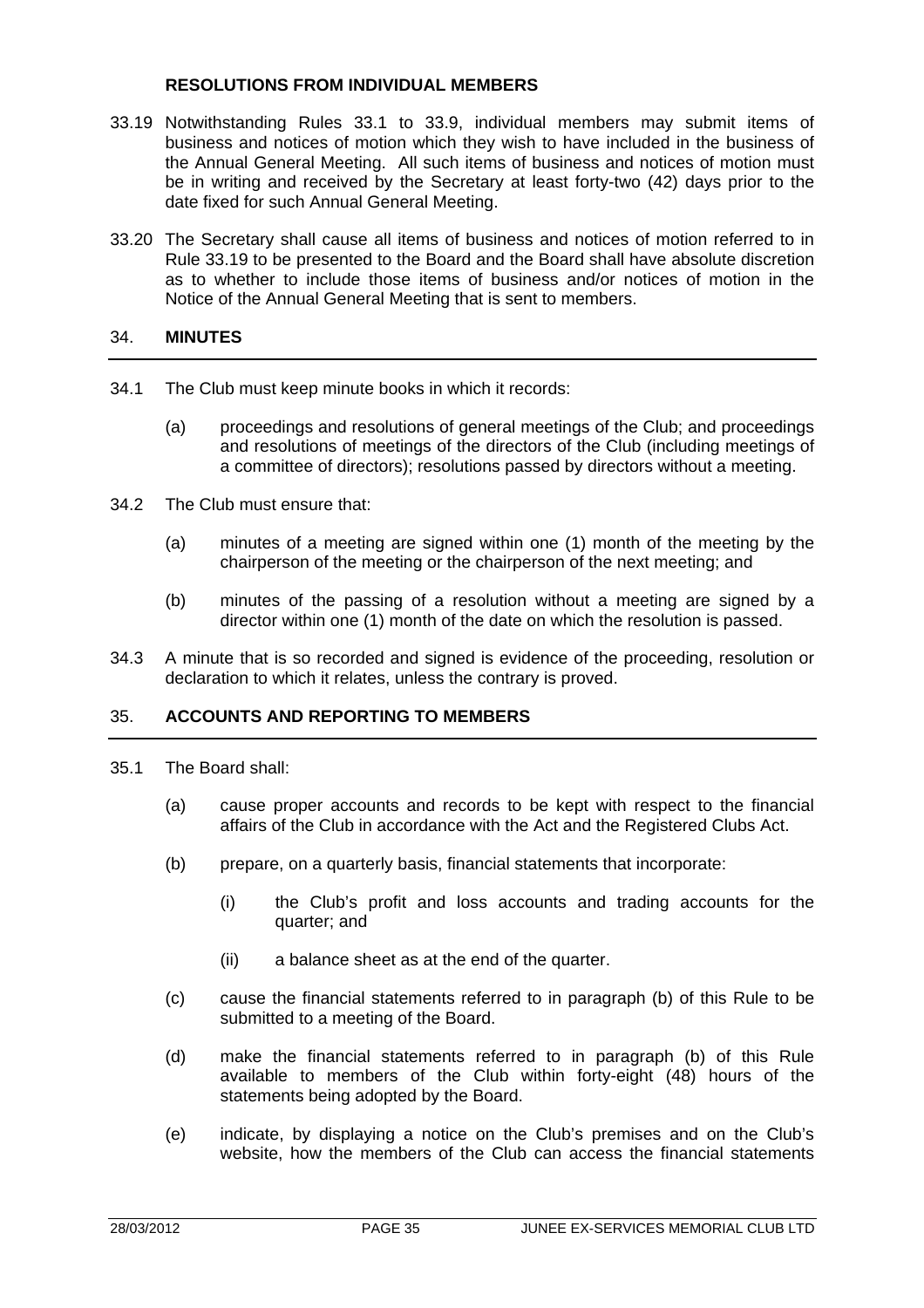referred to in paragraph (b) of this Rule.

- (f) provide a copy of the financial statements referred to in paragraph (b) of this Rule available to any member on the written request of the member.
- 35.2 The books of account shall be kept at the Registered Office of the Club or at such other place as the Board thinks fit. The Club shall at all reasonable times make its accounting records available in writing for the inspection of members of the Board and any other persons authorised or permitted by or under the Act to inspect such records.
- 35.3 The Board shall, not less than twenty one (21) days before each Annual General Meeting and in any event within four (4) months of the end of the financial year of the Club, report to members in accordance with Division 4 of Part 2M.3 of the Act.
- 35.4 In accordance with Section 317 of the Act, the Board shall lay before the Annual General Meeting in respect of the financial year ending on the last day of December immediately prior to the Annual General Meeting:
	- (a) the financial report of the Club; and
	- (b) the directors' report;
	- (c) the auditor's report on the financial report.
- 35.5 In accordance with the Act, members may elect to receive their Annual reports or any other information electronically if available or by any other means that may be available.

#### 36. **FINANCIAL YEAR**

36.1 The financial year of the Club shall commence on the first day of January in each year and end on the last day of December in the same year or such other period as having regard to the Act, the Board may determine.

# 37. **AUDITORS**

37.1 Auditors shall be appointed and their duties regulated in accordance with the Act and their remuneration shall be fixed by the Board.

#### 38. **SECRETARY**

38.1 At any time there shall only be one Secretary of the Club who shall be appointed by the Board and who shall be the Chief Executive Officer of the Club for the purposes of the Registered Clubs Act.

# 39. **EXECUTION OF DOCUMENTS**

- 39.1 The Club shall have a Seal.
- 39.2 The Board must provide for the safe custody of the Seal.
- 39.3 The Club may execute a document (including a deed) with the Seal by fixing the Seal to the document and having the fixing of the Seal witnessed by: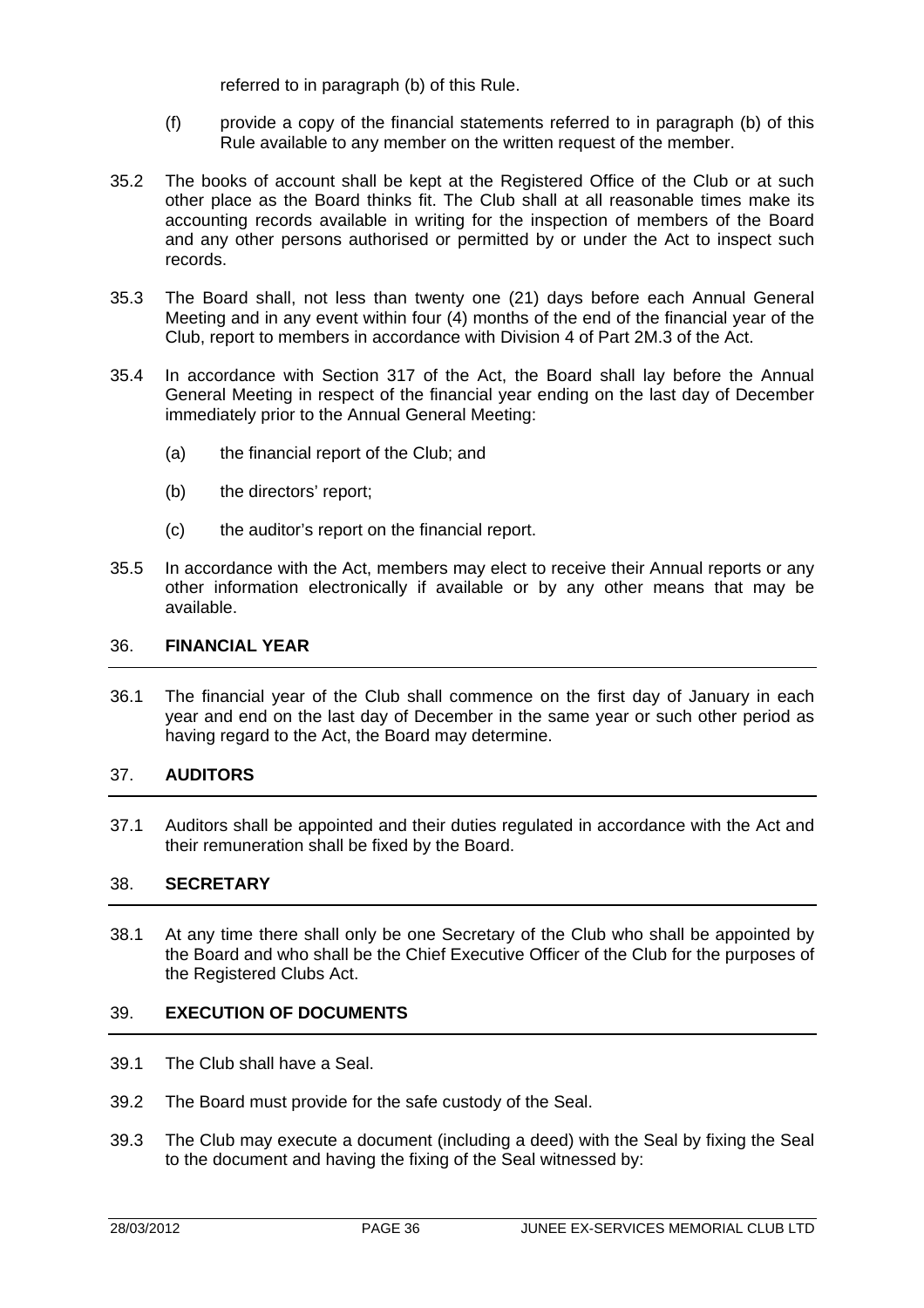- (a) two members of the Board; or
- (b) one member of the Board and the Secretary.
- 39.4 The Club may execute a document (including a deed) without using the Seal if that document is signed by:
	- (a) two members of the Board; or
	- (b) one member of the Board and the Secretary.

#### 40. **NOTICES**

- 40.1 A notice may be given by the Club to any member either personally or by sending it by post to the address of the member recorded for that member in the Register of members kept pursuant to this Constitution, or by sending it to their electronic address (if any) nominated by the member.
- 40.2 Where a notice is sent by post to a member in accordance with Rule 40.1 the notice shall be deemed to have been received by the members:
	- (a) in the case of a notice convening a meeting, on the day following that on which the notice was posted; and
	- (b) in any other case, at the time at which the notice would have been delivered in the ordinary course of post.
- 40.3 Where a notice is sent by electronic means, the notice is taken to have been given on the day following that on which it was sent.

#### 41. **INDEMNITY TO OFFICERS**

- 41.1 Every officer (as defined in Section 9 of the Act) and former officer of the Club shall be indemnified to the full extent permitted by the Act out of the property of the Club against any liability incurred by him in his capacity as officer in defending any proceedings whether civil or criminal.
- 41.2 The Club may pay a premium for a contract insuring a person who is an officer or a former officer of the Club against a liability incurred by that person as an officer of the Club provided that the liability is not one in respect of which a premium can not be paid under the Act or a liability which contravenes Section 199A or Section 199B of the Act.

#### 42. **INTERPRETATION**

42.1 A decision of the Board on the construction or interpretation of this Constitution or any Rule, or any By-Law of the Club made pursuant to this Constitution or on any matter arising there from, shall be conclusive and binding on all members of the Club, subject to such construction or interpretation being varied or revised by the members of the Club in General Meeting or by the Supreme Court of New South Wales.

#### 43. **AMENDMENTS TO CONSTITUTION**

43.1 This Constitution can only be amended by way of Special Resolution passed at an